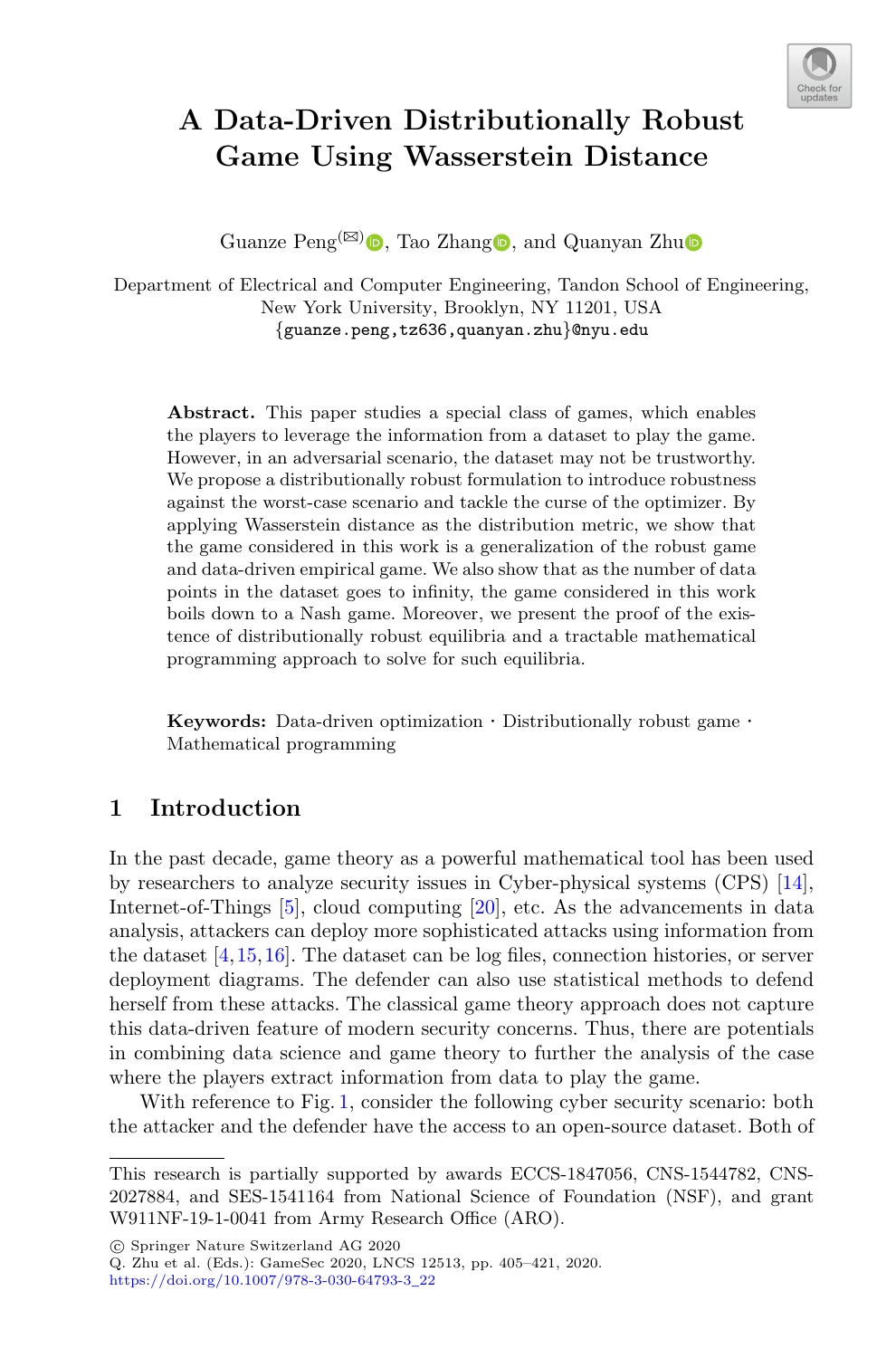them aim to improve their performance by using this dataset. Nevertheless, fully trusting this dataset is not plausible as the dataset can be either incomplete or sometimes intentionally poisoned. Mathematically speaking, blindly extracting information from a dataset in an empirical fashion oftentimes will result in an overoptimistic result. We propose a distributionally robust game framework capture the balance between optimism and conservativeness. In this work, we assume that all the players have the same uncertainty of the game, i.e., there is no information privately possessed by any players. We also assume that the uncertainty can be characterized by a random variable. Each player faces a distributionally robust optimization problem and is robust to the worst-case distribution of the uncertainty parameter in the system model.



<span id="page-1-0"></span>**Fig. 1.** A block diagram of the interaction between the attacker and the defender.

Our contributions are summarized as follows: we first define a data-driven empirical game (EG). A data-driven EG involves players estimating the distribution of the uncertainty parameter in an empirical way, and the players are able to learn the true distribution asymptotically. The empirical players suffer from the curse of the optimizer and oftentimes are too optimistic. Therefore, we propose a data-driven distributionally robust game framework to combat the overoptimism, while making sure that players are too not conservative as in robust games. We identify the relations between the proposed game with existing games. We define a special class of equilibria, which is termed *distributionally robust equilibrium (DRE)*. As the ambiguity in distribution can be characterized by a robustness parameter, this DRE can potentially simplify the distributionally robust mechanism design problem. Besides, as the ambiguity is generated by a dataset, the DRE considered in this work is endowed with the data-driven feature, which allows the possibility of sequential mechanism design. We show that when the robustness parameter goes to zero, the game boils down to an *empirical game* which is a Nash game. And when the robustness parameter goes to infinity, the game becomes a classical robust game. Then, we prove the existence of the DRE using Kakutani's fixed point theorem. Finally, we present a mathematical programming to solve for DRE.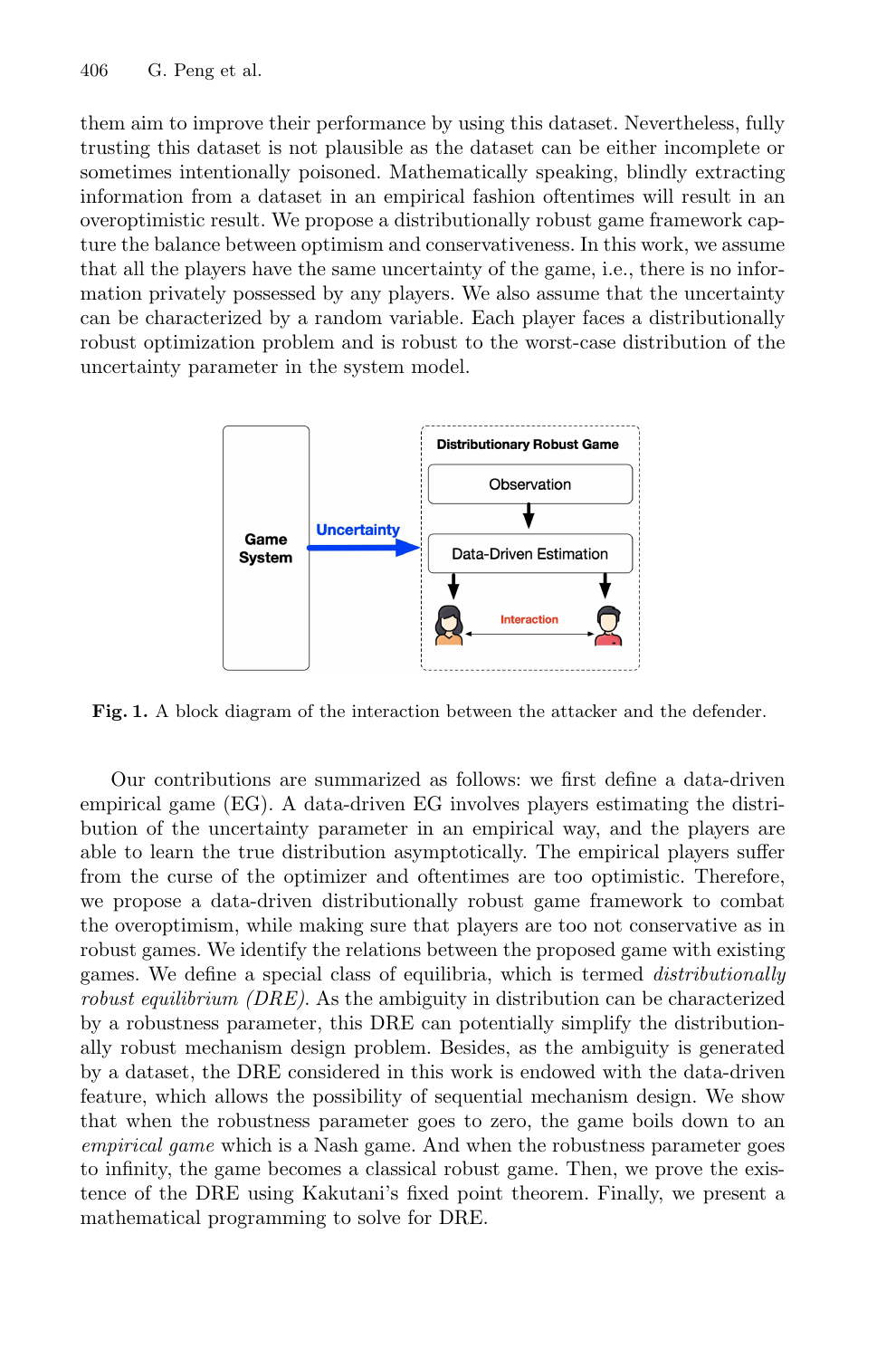Our work is closely related to  $[4,11]$  $[4,11]$ , in which the authors provide the performance guarantees and tractable formulations for a data-driven distributionally robust optimization problem using the Wasserstein metric. Moreover, as the equilibrium concept considered here falls in the category of *Knightian equilibrium*, our work is related to [\[9](#page-16-7)] as well. There are also numerous papers on distributionally robust game theory  $[3,12,17]$  $[3,12,17]$  $[3,12,17]$  $[3,12,17]$ , in which the ambiguity sets are not data-driven. Our work can be considered as a generalization of robust game [\[1](#page-16-11)], where the authors focus on the distribution-free setting.

Section [3](#page-2-0) reviews the robust game theory. Section [4](#page-4-0) develops a data-driven game model in which players utilize the information from data empirically. In Sect. [5,](#page-5-0) we first motive the formulation of the data-driven distributionally robust game. Then, we formally define such games, prove the existence of the equilibrium, and provide a tractable mathematical programming approach to solve for such equilibria. In Sect. [6,](#page-14-0) we use a bimatrix game as a toy example to validate the convergence result. Finally, Sect. [7](#page-15-0) concludes the paper and points out the possible directions for future work.

#### **2 Preliminaries**

Let  $\xi \in \Xi \subseteq \mathbb{R}^m$  be a random variable, where  $m \in \mathbb{Z}_+$ . Let  $\mathcal{M}(\Xi)$  be the space of all probability distributions  $\mathbb{Q}$  supported on  $\Xi$  with  $\mathbb{E}_{\mathbb{Q}}[\|\xi\|] = \int_{\Xi} \|\xi\| \mathbb{Q}(d\xi) < \infty$ . Here,  $\|\cdot\|$  represents an arbitrary norm on  $\mathbb{R}^m$ .

**Definition 1.** *(Wasserstein Distance) [\[19\]](#page-16-12) The Wasserstein metric* d :  $\mathcal{M}(\Xi) \times \mathcal{M}(\Xi) \rightarrow \mathbb{R}_+$  *is defined via* 

$$
d(\mathbb{Q}_1, \mathbb{Q}_2) = \inf_{\pi \in \Pi} \left\{ \int_{(\xi_1; \xi_2) \in \Xi \times \Xi} ||\xi_1 - \xi_2||\pi (d\xi_1, d\xi_2) \right\}
$$

*for all measures*  $\mathbb{Q}_1, \mathbb{Q}_2 \in \mathcal{M}(\Xi)$ *, where*  $\Pi$  *the space of all the joint distributions of*  $\xi_1$  *and*  $\xi_2$  *with marginals*  $\mathbb{Q}_1$  *and*  $\mathbb{Q}_2$ *, respectively.* 

**Theorem 1.** *(Kakutani's Fixed-Point Theorem) [\[8](#page-16-13)]* If  $x \to \phi(x)$  *has an upper semicontinuous point-to-set mapping of an* r*-dimensional closed simplex* S in to  $\omega_i(\mathcal{S})$ , then  $\exists x_0 \in \mathcal{S}$ , such that  $x_0 \in \phi(x_0)$ .

#### <span id="page-2-0"></span>**3 Robust Game**

Consider an incomplete-information game (*I*-game) with a finite set of players  $\mathcal{I} = \{1, 2, ..., N\}$  and a finite set of actions  $\mathcal{A}_i \in \mathbb{R}^{A_i}$  for each player i, where  $A_i \in \mathbb{Z}_+$ . As mention by Harsanyi in [\[6\]](#page-16-14), the incompetence of information induced by uncertainty can be summarized and embedded in the cost functions (objective functions, cost matrix). We denote the uncertain parameter by  $\xi \in \Xi$ . For player i, we define his cost functions as  $C_i(a_i, a_{-i}; \xi)$  :  $\prod_{i \in \mathcal{I}} A_i \times \Xi \to \mathbb{R}$ , where  $a_{-i}$  :=  $(a_1, ..., a_{i-1}, a_{i+1}, ..., a_N)$  is the collection of other players' actions. Note that all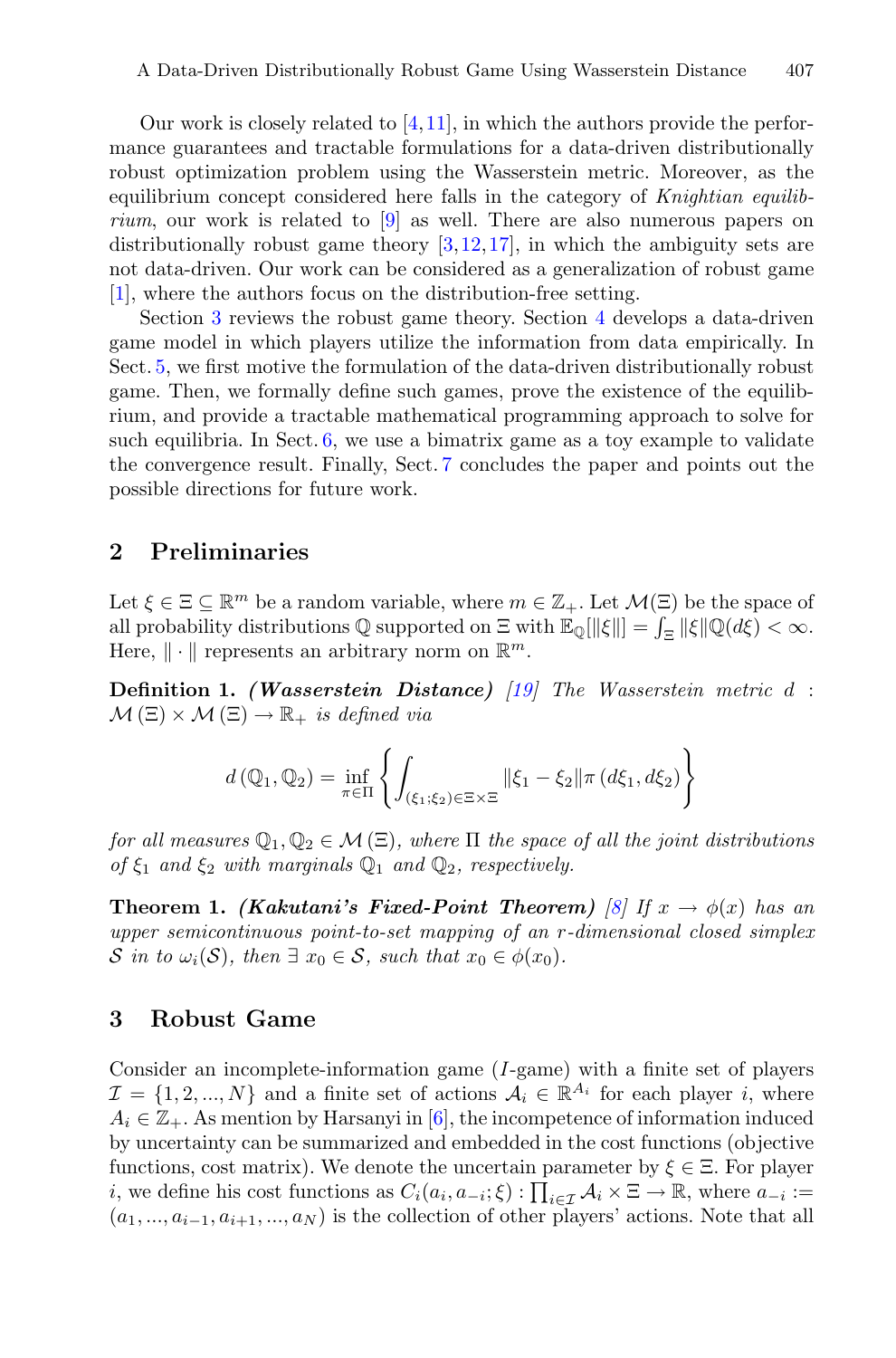the players considered in this work are minimizers. Moreover, we assume that the uncertainty set  $\Xi$  is finite.

In  $[2,6]$  $[2,6]$  $[2,6]$ , with the assumptions common prior and common knowledge of rationality, we can transform an I-game to a complete-information game  $(C\text{-game})$ , which is commonly known as a Bayesian game. However, the Bayesian game fails to characterize the case where common prior or stochastic information of the uncertainty is unavailable.

In [\[1\]](#page-16-11), the authors have proposed a distribution-free game framework to study incomplete-information games. In their proposed game, *robust game*, players are assumed to be robust to the uncertainty. Formally, a robust game can be defined as a tuple,

$$
\mathcal{G} := (\mathcal{I}, \mathcal{S}),\tag{1}
$$

where S is the state of nature. Every state of nature  $s \in \mathcal{S}$  is a vector

$$
s = (\mathcal{I}, (\mathcal{A}_i)_{i \in \mathcal{I}}, (c_i)_{i \in \mathcal{I}}),
$$

where  $\mathcal{A}_i$  is a nonempty finite set of actions of Player i.  $c_i : \mathcal{A}_i \times \Xi \to \mathbb{R}$  the cost function of Player i where  $A = \bigtimes_{i \in \mathcal{I}} A_i$ . In this work, we assume that the players do not have private information and this allows us to transform the I-game  $\mathcal G$  to a C-game.

For every  $i \in \mathcal{I}$ , let  $\mathbf{x}_i$  be the mixed strategy of Player i, which is defined to be a probability over the action space, i.e.,  $\mathbf{x}_i = (x_i(a_i))_{a_i \in \mathcal{A}_i} \in \Delta_i := \Delta(\mathcal{A}_i)$  and  $\Delta(\cdot)$  is the simplex of a finite set. For the ease of notation, define the expected cost induced by the mixed strategy profile  $\mathbf{x} = (\mathbf{x}_i, \mathbf{x}_{-i})$  as the following

$$
c_i(\mathbf{x}_i, \mathbf{x}_{-i}; \xi) = \sum_{a_i \in \mathcal{A}_i} \sum_{a_{-i} \in \mathcal{A}_{-i}} C_i(a_i, a_{-i}; \xi) x_i(a_i) \prod_{j \neq i, j \in \mathcal{I}} x_j(a_j),
$$

where  $\mathcal{A}_{-i} = \bigtimes_{j \neq i, j \in \mathcal{I}} \mathcal{A}_i$ . The equilibrium concept used in robust game  $\mathcal{G}$  is given by the following:

**Definition 2.** *A* mixed strategy profile  $\mathbf{x}^* = (\mathbf{x}_i^*, \mathbf{x}_{-i}^*)$  is robust-optimization *equilibrium solution in*  $G$  *if for*  $i \in \mathcal{I}$ ,

$$
\max_{\xi \in \Xi} c_i(\mathbf{x}_i^*, \mathbf{x}_{-i}^*, \xi) \le \max_{\xi \in \Xi} c_i(\mathbf{x}_i, \mathbf{x}_{-i}^*, \xi),
$$
\n(2)

*where*  $\mathbf{x}_{-i} \in \Delta_{-i} := \bigtimes_{j \neq i, j \in \mathcal{I}} \Delta(\mathcal{A}_j)$ *.* 

The following theorem guarantees the existence of the robust-optimization equilibrium in  $\mathcal{G}$ .

**Theorem 2.** *(Existence of Equilibria in Robust Finite Games) [\[1\]](#page-16-11) In the game defined by* G, if  $C_i(a_i, a_{-i}; \xi)$  *is bounded for all*  $i \in \mathcal{I}$ ,  $(a_i, a_{-i}) \in \mathcal{A}$  *and*  $\xi \in \Xi$ , *then there exists an ex post equilibrium.*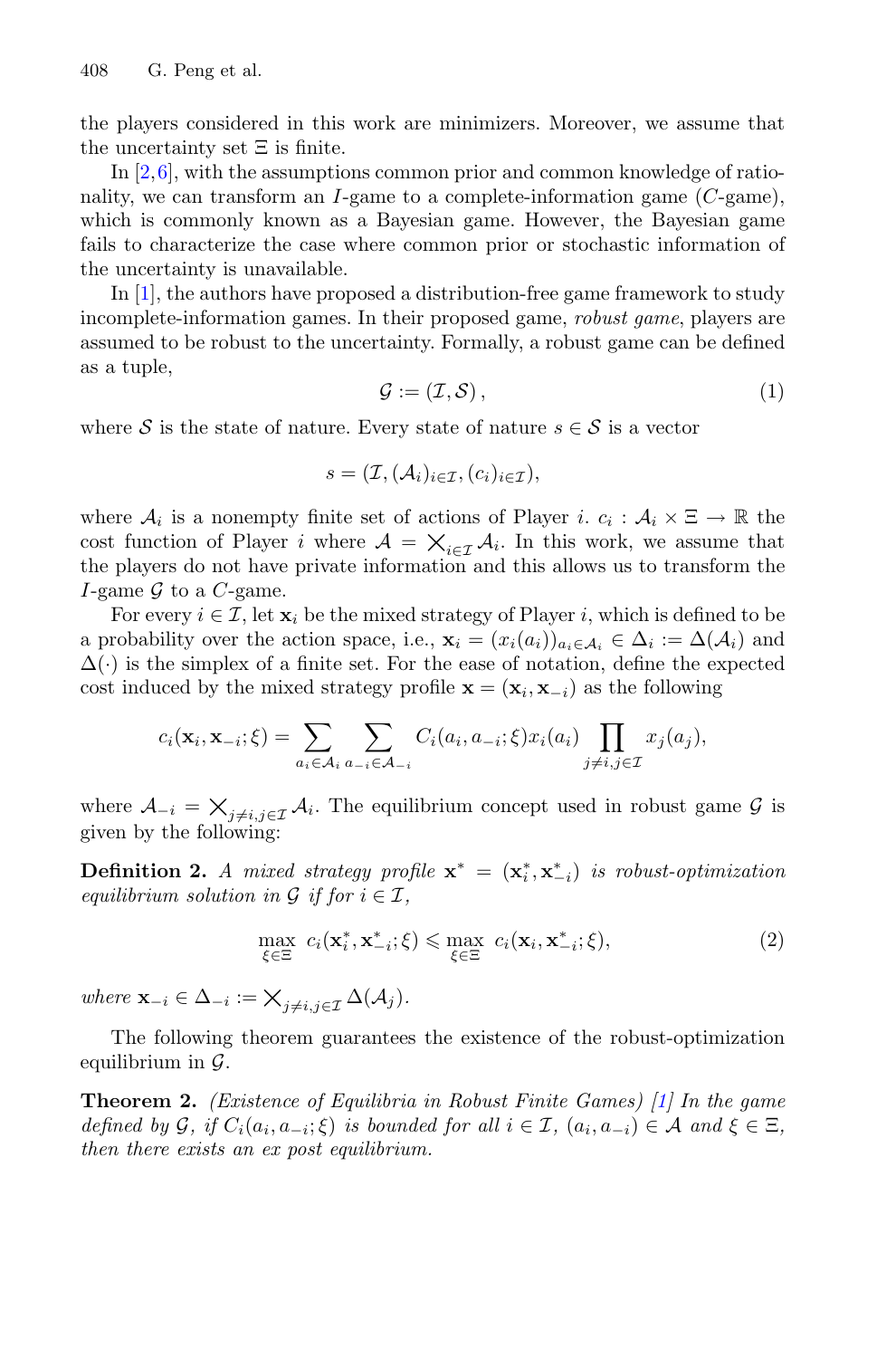### <span id="page-4-0"></span>**4 Data-Driven Empirical Game**

In a data-driven empirical game (EG), we assume that the uncertainty parameter is a random variable, and is selected according to some unknown distribution by a chance move at the beginning of the game. Let P be the measure induced by the random variable  $\xi$ . The players can observe N such games played independently and the realizations of the uncertainty parameter. Then every player makes the estimation from the same set

<span id="page-4-1"></span>
$$
\hat{\Xi}^{(N)} = \left\{ \hat{\xi}^{(1)}, \hat{\xi}^{(2)}, \dots, \hat{\xi}^{(N)} \right\} \subseteq \Xi^N,
$$
\n(3)

which consists of N independent realizations of the random variable  $\xi$ . We call  $\hat{\Xi}^{(N)}$  *dataset*, and each element in it *data point*. In [\[10](#page-16-16)], the author formalizes a framework which enables the players to learn as *statisticians*. Formally, define the learning rule as a mapping from the dataset [\(3\)](#page-4-1) to the belief space:

$$
\ell \; : \; \Xi^N \; \rightarrow \; \Delta(\Xi).
$$

In particular, we are interested in *empirical players* in this work, who estimate P using an empirical approach as follows

$$
\hat{\mathbb{Q}}^{(N)} := \ell\left(\hat{\Xi}^{(N)}\right) = \frac{1}{N} \sum_{n=1}^{N} \delta_{\hat{\xi}^{(n)}},
$$

where  $\delta$  is the Dirac delta function. We term  $\hat{\mathbb{Q}}^{(N)}$  as *common empirical prior* in this work. The empirical learning rule not only is appealing for its neat and simple form, but also enjoys the following property:

**Lemma 1.** Let the dataset  $\hat{\Xi}^{(N)}$  be defined as [\(3\)](#page-4-1) which contains N indepen*dent realizations of* ξ*. When the number of realizations (data points)* N *goes to infinity,*

$$
\ell\left(\hat{\Xi}^{(N)}\right) \ \to \ \mathbb{P}, \quad a.s.
$$

*Proof.* The proof of this lemma is an immediate result of law of large numbers.  $\Box$ 

The lemma above says that as the number of samples goes to infinity, the empirical players can learn the *true distribution* of ξ, P.

The empirical players can benefit from the information obtained from the dataset. Indeed, it is not hard to show that given  $\mathbf{x}_{-i} \in \Delta_{-i}$ , for every possible empirical measure  $\hat{\mathbb{Q}}^{(N)}$  induced by the dataset  $\hat{\Xi}^{(N)}$ 

$$
\mathbf{E}_{\hat{\mathbb{Q}}^{(N)}}\left[c_i(\mathbf{x}_i,\mathbf{x}_{-i};\xi)\right] \leq \max_{\xi \in \Xi} c_i(\mathbf{x}_i,\mathbf{x}_{-i};\xi).
$$

By letting

$$
\zeta_i^*(\mathbf{x}_{-i}) \in \arg\min_{\mathbf{x}_i \in \Delta_i} \mathbf{E}_{\hat{\mathbb{Q}}^{(N)}}\left[c_i(\mathbf{x}_i, \mathbf{x}_{-i}; \xi)\right],
$$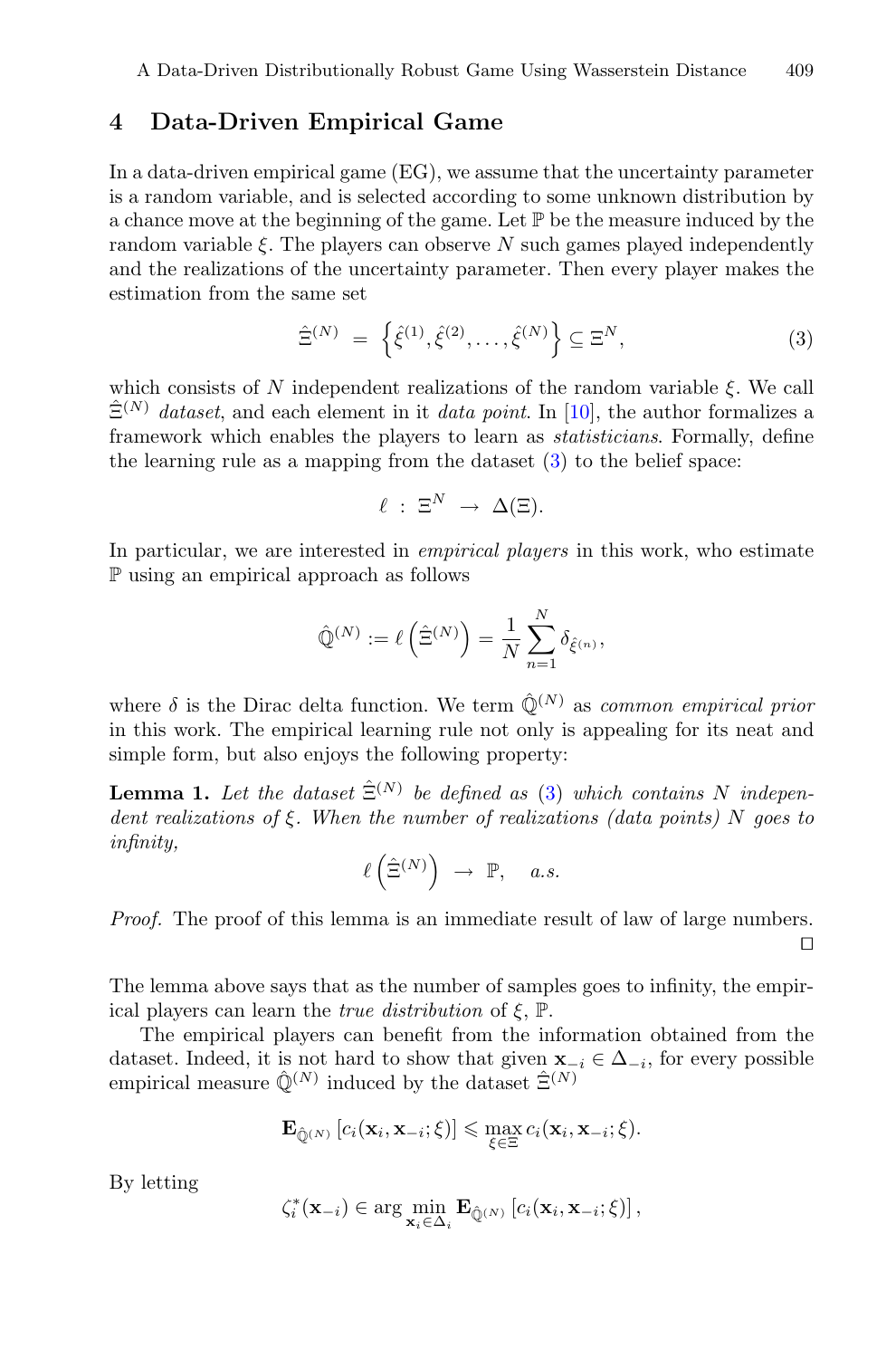we have that

$$
\mathbf{E}_{\hat{\mathbb{Q}}^{(N)}}\left[c_i(\zeta_i^*(\mathbf{x}_{-i}),\mathbf{x}_{-i};\xi)\right] \leq \min_{\mathbf{x}_i \in \Delta_i} \max_{\xi \in \Xi} c_i(\mathbf{x}_i,\mathbf{x}_{-i};\xi).
$$

This inequality says that by leveraging the stochastic information from the dataset, the players behave *less conservatively*.

It is worth noting that as all the players make use of the same dataset to estimate in the same empirical fashion, they share the same empirical distribution. Thus, this distribution is also common knowledge. We further assume that the fact that all the players being empirical is common knowledge. We proceed by defining the data-driven EG, which falls into the category of *I*-game. A data-driven EG is given by a tuple

$$
\mathcal{G}^{(N)}:=\left(\mathcal{I},\mathcal{S},\mathbb{P},\hat{\Xi}^{(N)}\right),
$$

where  $\mathbb P$  is the true measure of  $\xi$ . Now, we are ready to show that data-driven EBG as an *I*-game is equivalent to a C-game. As mentioned earlier, the players acknowledge that all of them are empirical and they share the empirical distribution, the data-driven EG is equivalent to a Nash game by replacing the cost matrix  $C_i(a_i, a_i; \xi)$  with

$$
\tilde{C}_i(a_i,a_{-i}) := \mathbb{E}_{\hat{\mathbb{Q}}^{(N)}}\left[C_i(a_i,a_i;\xi)\right],
$$

where the expectation is taken over  $\xi$  with respect to  $\hat{\mathbb{Q}}^{(N)}$ . Thus, data-driven EG is also equivalent to a  $C$ -game. Moreover, as it is equivalent to a Nash game, the existence of the Nash equilibrium is also guaranteed.

#### <span id="page-5-0"></span>**5 Data-Driven Distributionally Robust Game**

In this section, we propose a new class of games which is termed data-driven Distributionally Robust Game (DRG) in which we use Wasserstein distance as the distribution metric. To motive this framework, we first answer a few essential questions.

#### **5.1 Motivation**

**Why Distributionally Robust Formulation?** The direct application of empirical distribution as estimated distribution suffers from *optimizer's curse* [\[18](#page-16-17)]. It is well known that the empirical estimator  $\hat{\mathbb{O}}^{(N)}$  is be an unbiased estimator of  $\mathbb{P}$ , i.e.,

$$
\mathbb{E}_{\mathbb{Q}^{(N)}}\left[\hat{\mathbb{Q}}^{(N)}\right]=\mathbb{P}.
$$

where  $\mathbb{Q}^{(N)}$  is the measure induced by the N data points. With fixed **x**<sub>−i</sub>,

$$
\mathbb{E}_{\mathbb{Q}^{(N)}}\left[\mathbb{E}_{\hat{\mathbb{Q}}^{(N)}}\left[c_i(\mathbf{x}_i,\mathbf{x}_{-i};\xi)\right]\right]=\mathbb{E}_{\mathbb{P}}\left[c_i(\mathbf{x}_i,\mathbf{x}_{-i};\xi)\right].
$$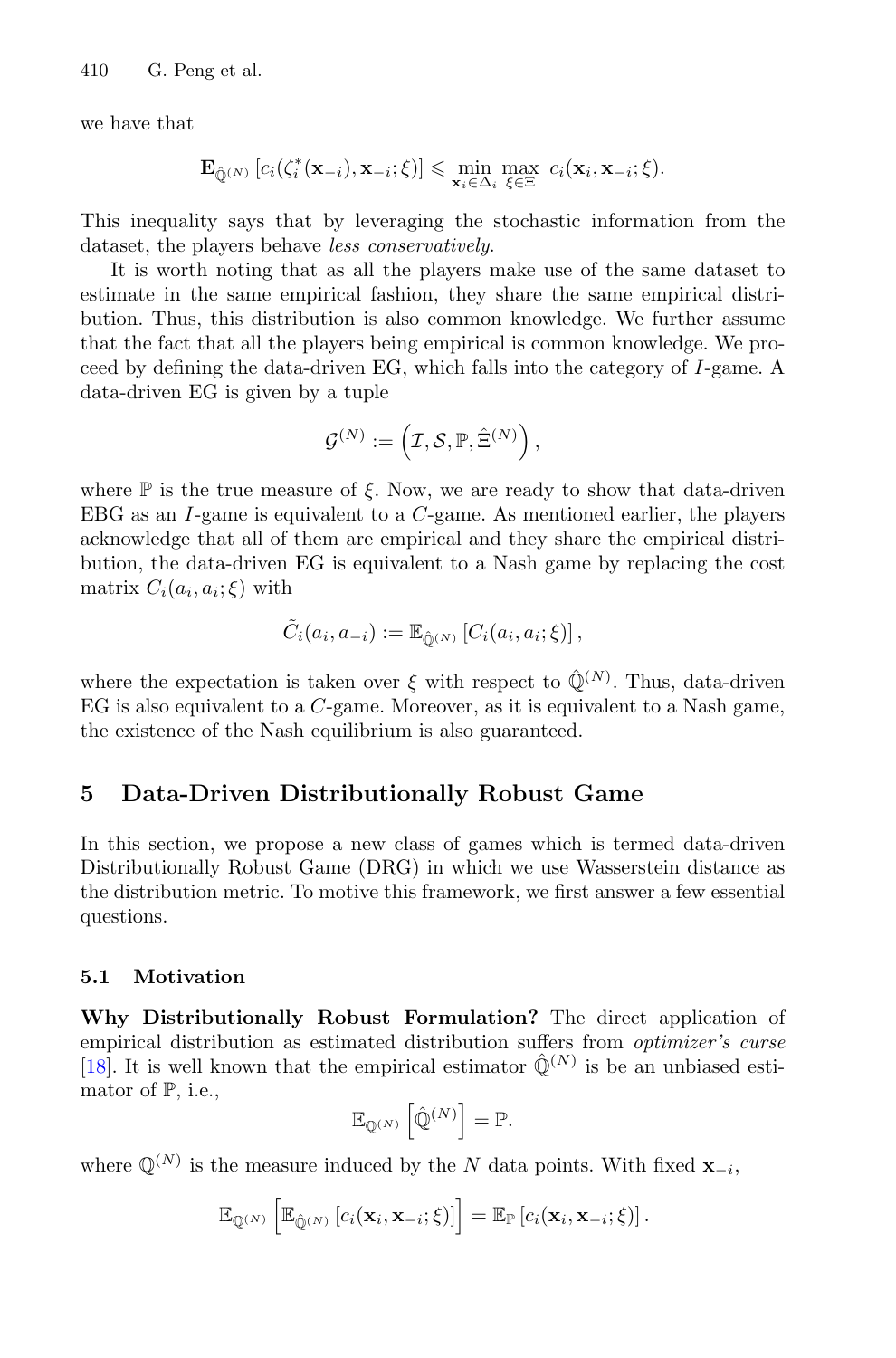By Jensen's inequality,

$$
\mathbb{E}_{\mathbb{Q}^{(N)}}\left[\min_{\mathbf{x}_i \in \Delta_i} \mathbb{E}_{\hat{\mathbb{Q}}^{(N)}}\left[c_i(\mathbf{x}_i, \mathbf{x}_{-i}; \xi)\right]\right] \leq \min_{\mathbf{x}_i \in \Delta_i} \mathbb{E}_{\mathbb{Q}^{(N)}}\left[\mathbb{E}_{\hat{\mathbb{Q}}^{(N)}}\left[c_i(\mathbf{x}_i, \mathbf{x}_{-i}; \xi)\right]\right]
$$
  
= 
$$
\min_{\mathbf{x}_i \in \Delta_i} \mathbb{E}_{\mathbb{P}}\left[c_i(\mathbf{x}_i, \mathbf{x}_{-i}; \xi)\right].
$$

Let

$$
\zeta_i^*(\mathbf{x}_{-i}) \in \arg\min_{\mathbf{x}_i \in \Delta_i} \mathbb{E}_{\hat{\mathbb{Q}}^{(N)}} \left[ c_i(\mathbf{x}_i, \mathbf{x}_{-i}; \xi) \right].
$$

Then, for every  $\mathbf{x}_{-i} \in \Delta_{-i}$ ,

$$
\mathbb{E}_{\mathbb{P}}\left[\ c_i(\zeta_i^*(\mathbf{x}_{-i}),\mathbf{x}_{-i};\xi)\right] \geqslant \min_{\mathbf{x}_i\in\Delta_i} \mathbb{E}_{\mathbb{P}}\left[\ c_i(\mathbf{x}_i,\mathbf{x}_{-i};\xi_i)\right].
$$

As shown above, given the other players' strategies, a player inclines to be *overoptimistic* due to the optimizer's curse. Therefore, it is reasonable to employ some "robustness" to deal with this overoptimism. In this work, given a tuple of his counterparts' strategies, we suppose that each player formulates the best response as the solution of a distributionally robust optimization problem.

Note that, in our framework, we assume that a player's opponents are outside the scope of the player's viewpoint. That is, the player takes the distributionally robust view only of the uncertainties of his cost function, with a tuple of the other players' strategies given. From this perspective, each player does not take a distributionally robust approach to his uncertainty with respect to this tuple itself. Moreover, we assume that each player's distributionally robust view of the game is common knowledge, which allows the players to predict each other's best-response correspondences. Thus, the players in the game defined by [\(4\)](#page-6-0) can reach consistent predictions of what each other will play.

We interpret the distributionally robust game in a security setting. Suppose the players (defender and attacker) have the access to the same open-source dataset. On one hand, the players aim to obtain useful information from this dataset to achieve better defend/attack results. On the other hand, the dataset may not be reliable. It is natural for the players to be robust to the inference of the dataset. Hence, the distributionally robust formulation is a reasonable choice in a security problem in order to balance the optimism and conservativeness. However, one may have the concern over the reason why the players are assumed to know the same dataset. Indeed, in real world, the defender and the attacker oftentimes have different information (knowledge) due to different financial capabilities, backgrounds, identities, etc. In such cases, one may need to resort to Bayesian game framework. The information-asymmetric case is beyond the scope of this work and we leave it to future work.

**Why Wasserstein Distance?** In this work, we assume that each player adopts *Wasserstein Distance* as the metric measuring the difference between two distributions. Formally, a distributionally robust game using Wasserstein distance is defined by the following vector

<span id="page-6-0"></span>
$$
\mathcal{G}_{\epsilon}^{(N)} = \left(\mathcal{I}, \tilde{\mathcal{S}}, \mathbb{P}, \hat{\Xi}^{(N)}\right),\tag{4}
$$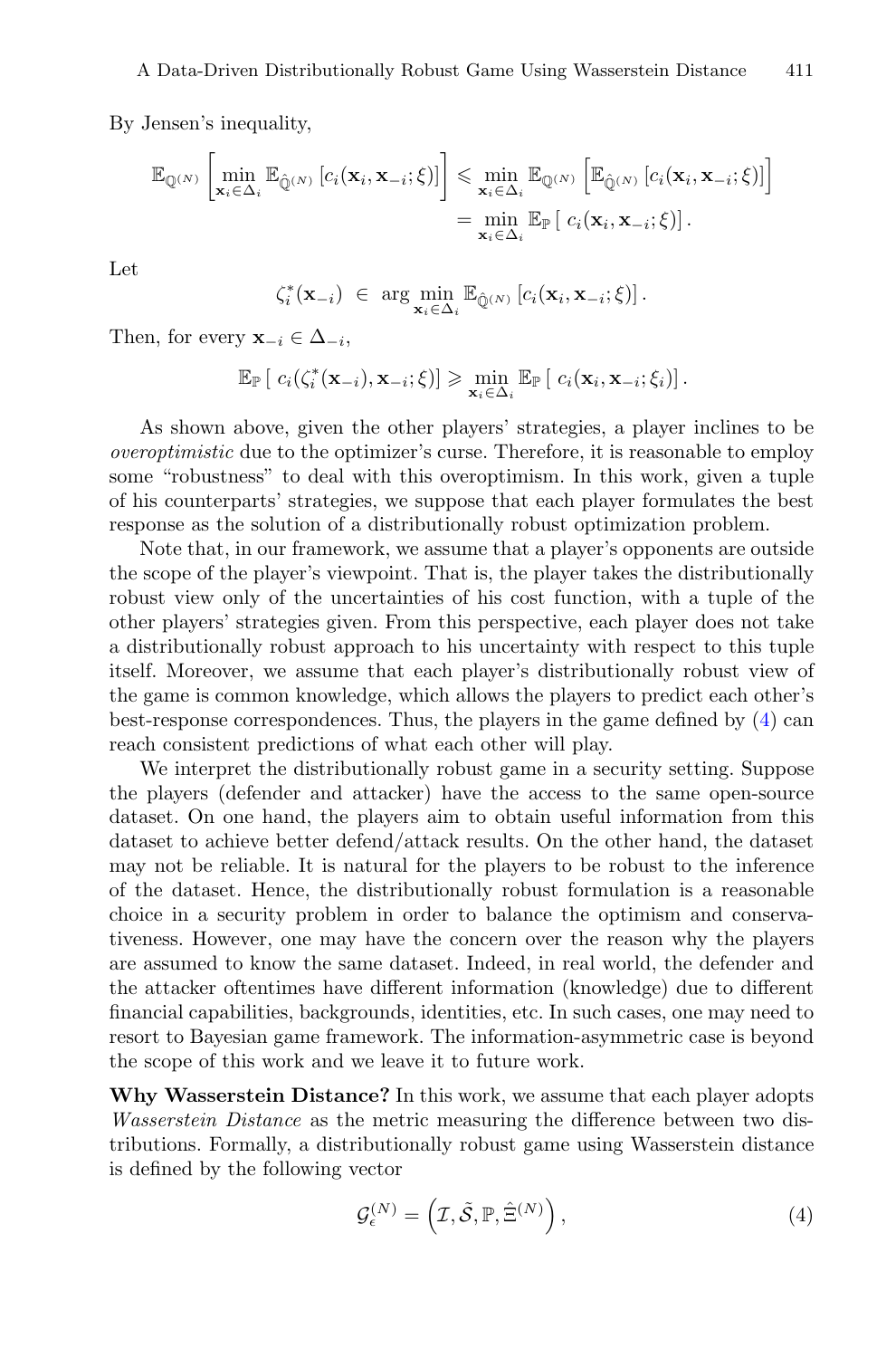where  $\tilde{s} := (\mathcal{I},(\mathcal{A}_i)_{i \in \mathcal{I}},(c_i)_{i \in \mathcal{I}},\epsilon)$  and  $\tilde{s} \in \tilde{\mathcal{S}}$ . The parameter  $\epsilon$  is the radius of the Wasserstein ball, which stands for the *robustness* of the players. It is determined by the nature and assumed to be common knowledge and the same for all the players. The key feature distinguishing Wasserstein distance as a distribution metric from other distribution metrics is that the worst-case distribution can be supported outside the dataset. In a game setting, the utilization of Wasserstein distance can be interpreted as the following: the knowledge of the support set the types are common knowledge shared between the players. Using Wasserstein distance as distribution metric enables the players to utilize this support information. Moreover, this allows the players to be robust against perturbations of the data points [\[4](#page-16-3)]. It also makes sense in a security scenario: both of the defender and the attacker want to use every bit of information available to improve their performance while maintaining certain level of robustness.

## **5.2 Equilibrium Concept**

With the empirical distribution  $\hat{\mathbb{O}}^{(N)}$  being centered, we construct a Wasserstein ball as follows:

$$
\mathcal{B}_{\epsilon}\left(\hat{\mathbb{Q}}^{(N)}\right) = \left\{\mathbb{Q} \in \mathcal{M}(\Xi): d(\mathbb{Q},\hat{\mathbb{Q}}^{(N)}) \leqslant \epsilon\right\},
$$

which contains all the possible probability measures, whose Wasserstein distance with the empirical distribution is less than  $\epsilon$ . Here,  $\mathcal{M}(\Xi)$  is the set of all the possible distributions whose support is Ξ.

**Definition 3.** *A mixed strategy profile*  $\mathbf{x} = (\mathbf{x}_i^*, \mathbf{x}_{-i}^*)$  *is an distributionally robust equilibrium (DRE) solution if no player can decrease their interim expected cost by unilaterally changing their strategy: for*  $i \in I$  *and every mixed*  $strategy \mathbf{x}_i \in \Delta_i$ 

<span id="page-7-0"></span>
$$
\sup_{\mathbb{Q}\in\mathcal{B}_{\epsilon}(\hat{\mathbb{Q}}^{(N)})} \mathbb{E}_{\mathbb{Q}}\left[c_i(\mathbf{x}_i^*, \mathbf{x}_{-i}^*; \xi)\right] \leq \sup_{\mathbb{Q}\in\mathcal{B}_{\epsilon}(\hat{\mathbb{Q}}^{(N)})} \mathbb{E}_{\mathbb{Q}}\left[c_i(\mathbf{x}_i, \mathbf{x}_{-i}^*; \xi)\right].
$$
\n(5)

*Remark 1.* By definition, DRE is a relaxation of *Knightian equilibrium*. In a homogeneous game where each player has the same objective function and action set, DRE falls in the category of *Knightian equilibrium*. The DRE exhibits several advantageous features:

- 1. The proposed DRE can be used as a solution concept in mechanism design and characterize the incentive compatibility such that each player has the incentive to truthfully reveal his private information in DRE. The players' uncertainty about their cost functions provides a potential opportunity for the mechanism designer to strategically design the ambiguity set as an additional rule of encounter to achieve the designer's social goal.
- 2. Suppose that the ambiguity set is given and not a part of the design. When the ambiguity set is different, one will need to solve the design problem all over again. The ambiguity set in DRE being induced by a dataset enables one to design a data-driven mechanism sequentially, as the only difference in ambiguity sets is the center of the Wasserstein ball.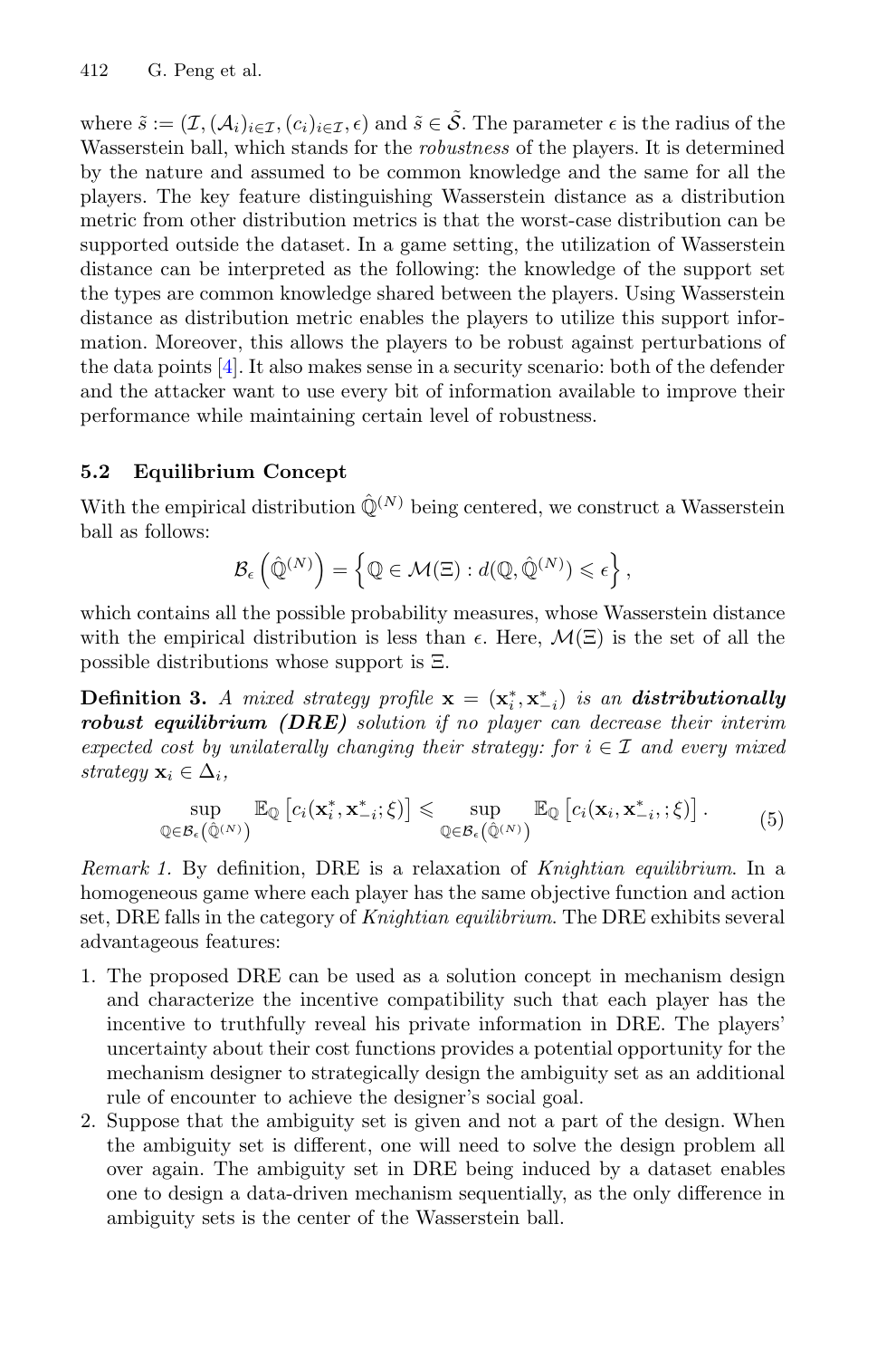When the robustness parameter  $\epsilon$  goes to 0, then the Wasserstein ball collapses inward to  $\{\hat{\mathbb{Q}}^{(N)}\}$ . Consequently, a data-driven DRG becomes a datadriven EG, i.e.,

$$
\lim_{\epsilon \to 0} \mathcal{G}_{\epsilon}^{(N)} = \mathcal{G}^{(N)}.
$$

On the other hand, when  $\epsilon$  goes to infinity, Data-Driven DRG becomes a classical robust game, as all the probability mass will concentrate on the worst-case support, i.e.,

$$
\lim_{\epsilon \to \infty} \mathcal{G}_{\epsilon}^{(N)} = \mathcal{G}.
$$

If we see  $\epsilon$  as a tuning parameter, then  $\mathcal{G}_{\epsilon}^{(N)}$  can be regarded as a generalization which bridges the robust game and data-driven EG.

#### **5.3 Existence of DRE**

In this section, we give the theoretical guarantee of the existence of DRE, which largely follows from Theorem 1 in [\[1\]](#page-16-11). In order to prove the existence of DRE in the game defined by  $\mathcal{G}^{(N)}$ , we first define the mapping  $\rho_{i,\epsilon}^{(N)} : \Delta \times \Xi^N \to \Delta_i$  as the following

<span id="page-8-1"></span>
$$
\rho_{i,\epsilon}^{(N)}(\mathbf{x}_i,\mathbf{x}_{-i},\hat{\Xi}^{(N)}) = \sup_{\mathbb{Q}\in\mathcal{B}_{\epsilon}(\hat{\mathbb{Q}}^{(N)})} \mathbb{E}_{\mathbb{Q}}\left[c_i(\mathbf{x}_i,\mathbf{x}_{-i};\xi)\right].
$$
\n(6)

Moreover, we define the following "point-to-set" mapping for game  $\mathcal{G}^{(N)}$ ,

$$
\Phi_{\epsilon}^{(N)}: \; \Delta \; \times \; \Xi^N \; \rightarrow \; \Delta.
$$

Specially, we choose  $\Phi_{\epsilon}^{(N)}$  to be the following

<span id="page-8-2"></span>
$$
\Phi_{\epsilon}^{(N)}(\mathbf{x}, \hat{\Xi}^{(N)}) = \left\{ \tilde{\mathbf{x}} = (\tilde{\mathbf{x}}_i, \tilde{\mathbf{x}}_{-i}) \middle| \tilde{\mathbf{x}}_i \in \arg\min_{\mathbf{u}_i \in \Delta_i} \rho_{i,\epsilon}^{(N)}(\mathbf{u}_i, \mathbf{x}_{-i}, \hat{\Xi}^{(N)}), i \in \mathcal{I} \right\},\tag{7}
$$

<span id="page-8-0"></span>which is the set of all the best response strategies given the strategy profile **x**.

**Theorem 3.** Let  $\Xi$  be finite, and  $C_i(a_i, a_{-i}; \xi)$  be bounded for all  $\xi \in \Xi$ . There *exists at least one DRE in the game defined by*  $\mathcal{G}_{\epsilon}^{(N)}$ .

*Sketch of Proof.* We start the proof by proving that  $\rho_{i,\epsilon}^{(N)}(\mathbf{x}_i, \mathbf{x}_{-i}, \hat{\Xi}^{(N)})$  is continuous on  $\Delta$ , and that for each  $i \in \mathcal{I}$ ,  $\rho_{i,\epsilon}^{(N)}(\mathbf{x}_i, \mathbf{x}_{-i}, \hat{\Xi}^{(N)})$  is convex in  $\mathbf{x}_i$ . Then, the mapping  $\Phi_{\epsilon}^{(N)}$  can be shown to be non-empty, convex and upper semicontinuous. Applying Kakutani's fixed-point theorem immediately gives us the theorem.  $\Box$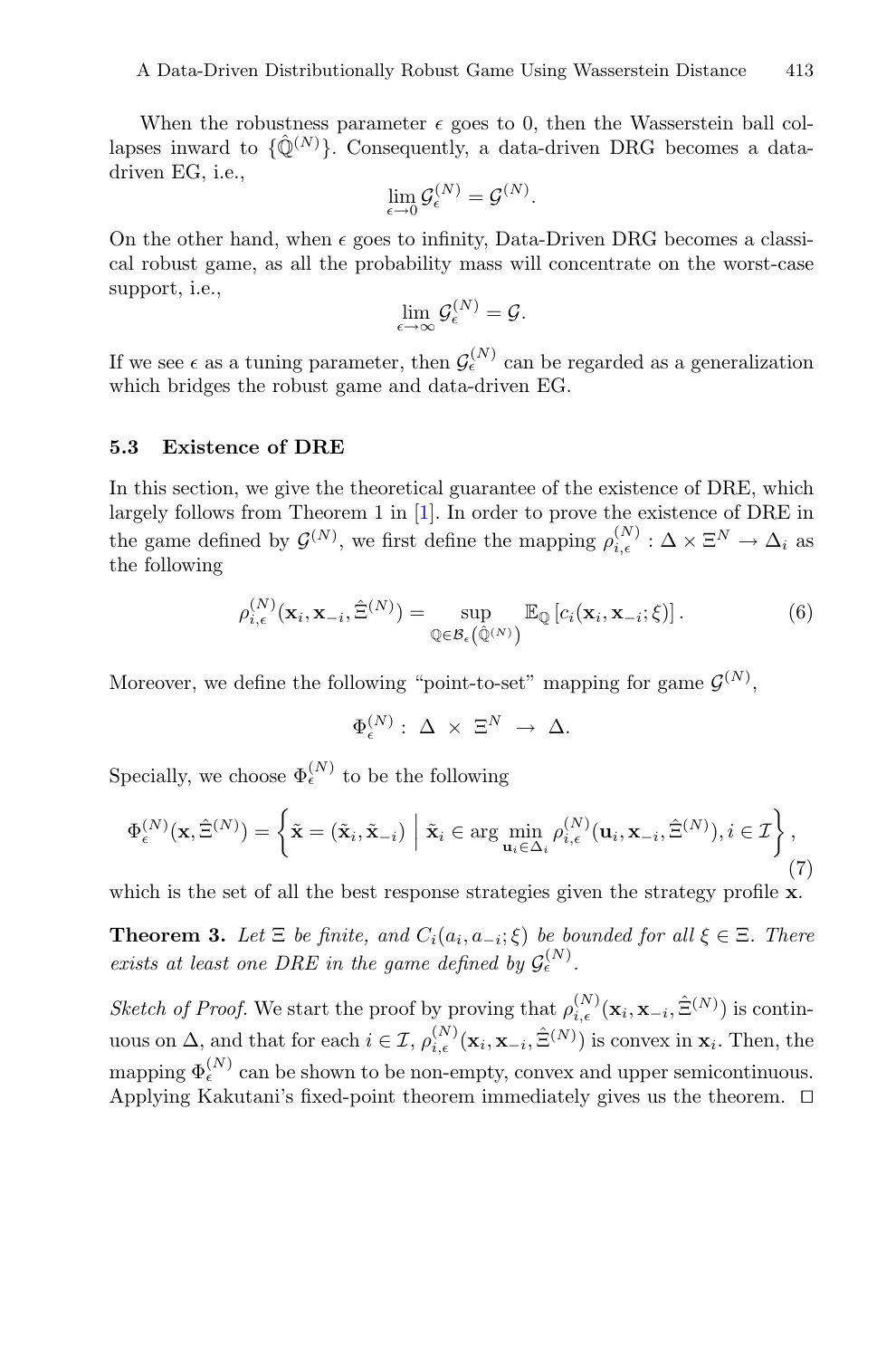#### **5.4 Asymptotic Consistency**

We must notice that there may exist more than one equilibrium, i.e., the equilibrium may not be unique. Then, from now on, it will be reasonable to work on the set of equilibriums, which is given by

$$
\mathcal{E}_{\epsilon}^{(N)}(\hat{\Xi}^{(N)}) = \left\{ \mathbf{x} \mid \mathbf{x} \in \Phi_{\epsilon}^{(N)}(\mathbf{x}, \hat{\Xi}^{(N)}) \right\}.
$$

This set is non-empty due to Theorem [3.](#page-8-0)

When the true distribution of  $\xi$  is known to all the players, the problem boils down to a standard Nash game. This Nash game can be represented by a tuple  $\mathcal{G}_{\text{Nash}} = (\mathcal{I}, \mathcal{S}, \mathbb{P})$ . Similar to [\(6\)](#page-8-1) and [\(7\)](#page-8-2), define

$$
\rho_i(\mathbf{x}_i, \mathbf{x}_{-i}) = \mathbb{E}_{\mathbb{P}}\left[c_i(\mathbf{x}_i, \mathbf{x}_{-i}; \xi)\right],
$$

and

$$
\Phi(\mathbf{x}) = \left\{ \tilde{\mathbf{x}} = (\tilde{\mathbf{x}}_i, \tilde{\mathbf{x}}_{-i}) \middle| \tilde{\mathbf{x}}_i \in \arg\min_{\mathbf{u}_i \in \Delta_i} \rho_i(\mathbf{u}_i, \mathbf{x}_{-i}), \ i \in \mathcal{I} \right\},\
$$

respectively. Characterized by fixed points, the set of equilibria in  $\mathcal{G}_{\text{Nash}}$  is given by

$$
\mathcal{E} = \{ \mathbf{x} \mid \mathbf{x} \in \Phi(\mathbf{x}) \}.
$$

<span id="page-9-0"></span>It is not hard to see that  $\mathcal E$  is non-empty.

**Proposition 1.** *Define a sequence of Wasserstein ball radius*  $\{\epsilon_N\}_{N=1}^{\infty}$  *with the following property*

$$
\lim_{N \to \infty} \epsilon_N = 0.
$$

*Then,*

$$
\lim_{N \to \infty} \mathcal{E}_{\epsilon_N}^{(N)}(\hat{\Xi}^{(N)}) = \mathcal{E}, \quad a. s.
$$

*Proof.* When N goes to infinity, by using Lemma 3.7 from [\[4](#page-16-3)], we obtain that

$$
\mathbb{Q}^{\infty}\left[\lim_{N\to\infty}d(\mathbb{P},\hat{\mathbb{Q}}^{(N)})=0\right]=1.
$$

Hence,

$$
\lim_{N \to \infty} \rho_{i,\epsilon}^{(N)}(\mathbf{x}_i, \mathbf{x}_{-i}, \hat{\Xi}^{(N)}) = \lim_{N \to \infty} \sup_{\mathbb{Q} \in \mathcal{B}_{\epsilon}(\hat{\mathbb{Q}}^{(N)})} \mathbb{E}_{\mathbb{Q}} [c_i(\mathbf{x}_i, \mathbf{x}_{-i}; \xi)]
$$
\n
$$
= \mathbb{E}_{\mathbb{P}} [c_i(\mathbf{x}_i, \mathbf{x}_{-i}; \xi)]
$$
\n
$$
= \rho_i(\mathbf{x}_i, \mathbf{x}_{-i}), \quad \text{a. s.}
$$

Then, it is clear that

$$
\lim_{N \to \infty} \Phi_{\epsilon}^{(N)}(\mathbf{x}, \hat{\Xi}^{(N)}) = \Phi(\mathbf{x}), \quad \text{a. s.}
$$

The argument in the proposition follows.

*Remark 2.* Proposition [1](#page-9-0) exhibits the convergence result concerning the equilibrium set. As the number of data points goes to infinity, the distributionally robust game  $\mathcal{G}^{(N)}$  is equivalent to the standard Nash game  $\mathcal{G}$  in terms of the equilibria.

 $\Box$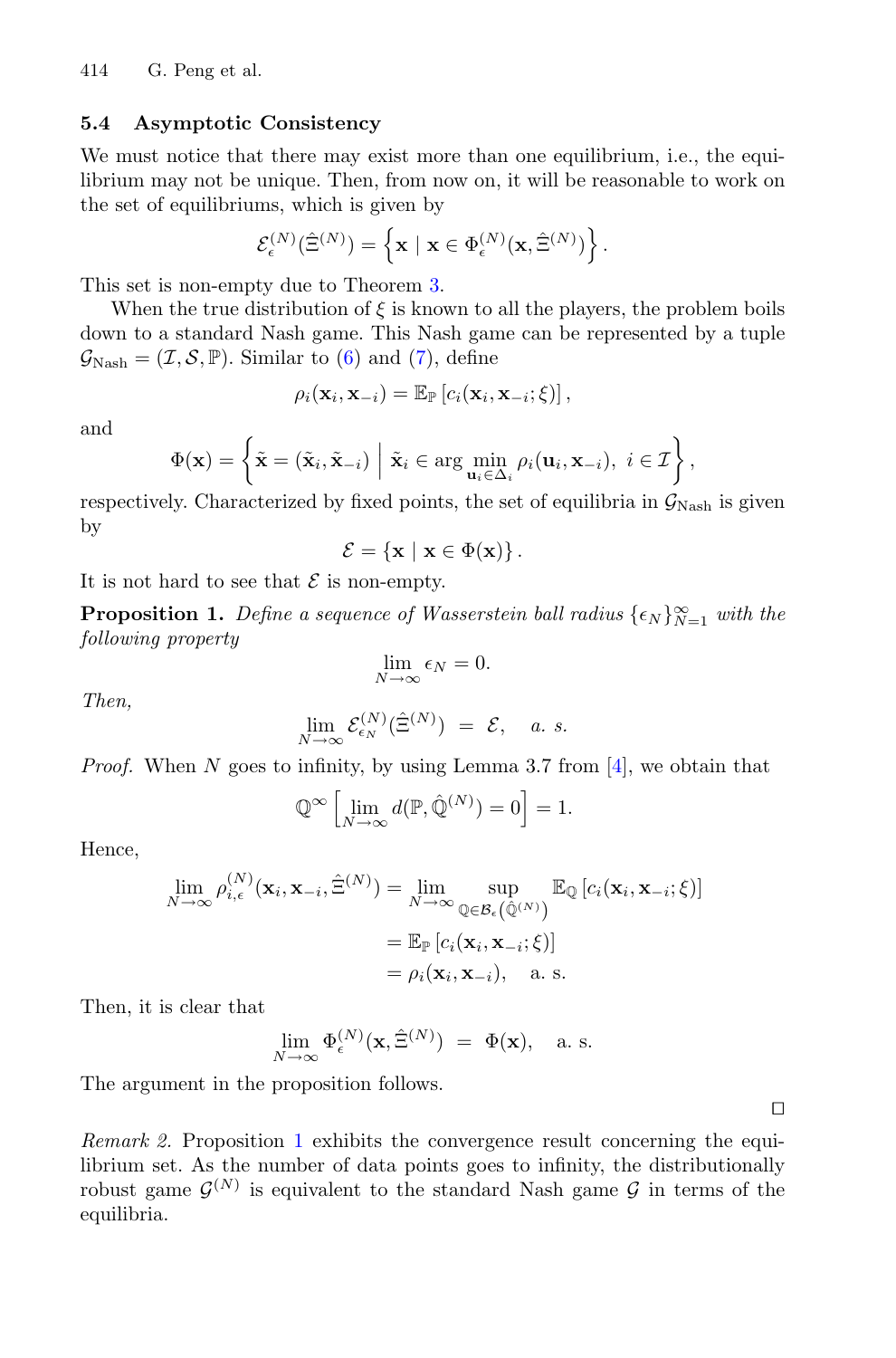#### **5.5 Tractable Formulations**

In this section, we derive a tractable formulation using which one can solve for the DRE (as defined in [\(5\)](#page-7-0)) in  $\mathcal{G}_{\epsilon}^{(N)}$ . Without loss of generality, we study a two-player game, i.e.,  $\mathcal{I} = \{1, 2\}$ . Denote the cost matrix of the *i*-th player by

$$
\mathbf{C}_i(\xi) = [C_i(a_1, a_2; \xi)]_{a_1 \in \mathcal{A}_1, a_2 \in \mathcal{A}_2}, \quad i \in \mathcal{I}.
$$

Recall that the *i*-th player faces the following optimization problem:

<span id="page-10-0"></span>
$$
\min_{\mathbf{x}_i \in \Delta_i} \sup_{\mathbb{Q} \in \mathcal{B}_{\epsilon}(\hat{\mathbb{Q}}^{(N)})} \mathbb{E}_{\mathbb{Q}}\left[\mathbf{x}_1^{\mathrm{T}} \mathbf{C}_i(\xi) \mathbf{x}_2\right]. \tag{8}
$$

We drop the outer minimization for the clarity of notations. By the definition of Wasserstein ball, [\(8\)](#page-10-0) can be rewritten as

<span id="page-10-1"></span>
$$
\sup_{\mathbb{Q}} \sum_{\xi \in \Xi} \mathbf{x}_1^{\mathrm{T}} \mathbf{C}_i(\xi) \mathbf{x}_2 \mathbb{Q}(\xi)
$$
  
s.t.  $d(\hat{\mathbb{Q}}^{(N)}, \mathbb{Q}) \le \epsilon.$  (9)

By the definition of Wasserstein distance,

$$
\sup_{\mathbb{Q}} \sum_{\xi \in \Xi} \mathbf{x}_1^{\mathrm{T}} \mathbf{C}_i(\xi) \mathbf{x}_2 \mathbb{Q}(\xi)
$$
\n
$$
\text{s.t.} \quad \min_{\Pi} \sum_{\xi; \xi' \in \Xi} |\xi - \xi'| \Pi(\xi; \xi') \leq \epsilon
$$
\n
$$
\sum_{\xi \in \Xi} \Pi(\xi; \xi') = \hat{\mathbb{Q}}^{(N)}(\xi')
$$
\n
$$
\sum_{\xi' \in \Xi} \Pi(\xi; \xi') = \mathbb{Q}(\xi).
$$
\n(10)

By eliminating the variable  $\mathbb{Q}$ , we reduce  $(9)$  equivalently to

<span id="page-10-2"></span>
$$
\sup_{\Pi} \sum_{\xi; \xi' \in \Xi} \mathbf{x}_1^{\mathrm{T}} \mathbf{C}_i(\xi) \mathbf{x}_2 \Pi(\xi; \xi')
$$
  
s.t. 
$$
\sum_{\xi; \xi' \in \Xi} |\xi - \xi'| \Pi(\xi; \xi') \le \epsilon
$$

$$
\sum_{\xi \in \Xi} \Pi(\xi; \xi') = \hat{\mathbb{Q}}^{(N)}(\xi'), \quad \forall \xi' \in \Xi.
$$
 (11)

The dual optimization of  $(11)$  is given by

<span id="page-10-3"></span>
$$
\min_{\lambda \geq 0} \quad \lambda \epsilon + \sum_{\xi' \in \Xi} \hat{\mathbb{Q}}^{(N)}(\xi') s(\xi')
$$
\n
$$
\text{s.t.} \quad s(\xi') + \lambda |\xi - \xi'| \geq \mathbf{x}_1^{\text{T}} \mathbf{C}_i(\xi) \mathbf{x}_2, \quad \forall \xi; \xi' \in \Xi. \tag{12}
$$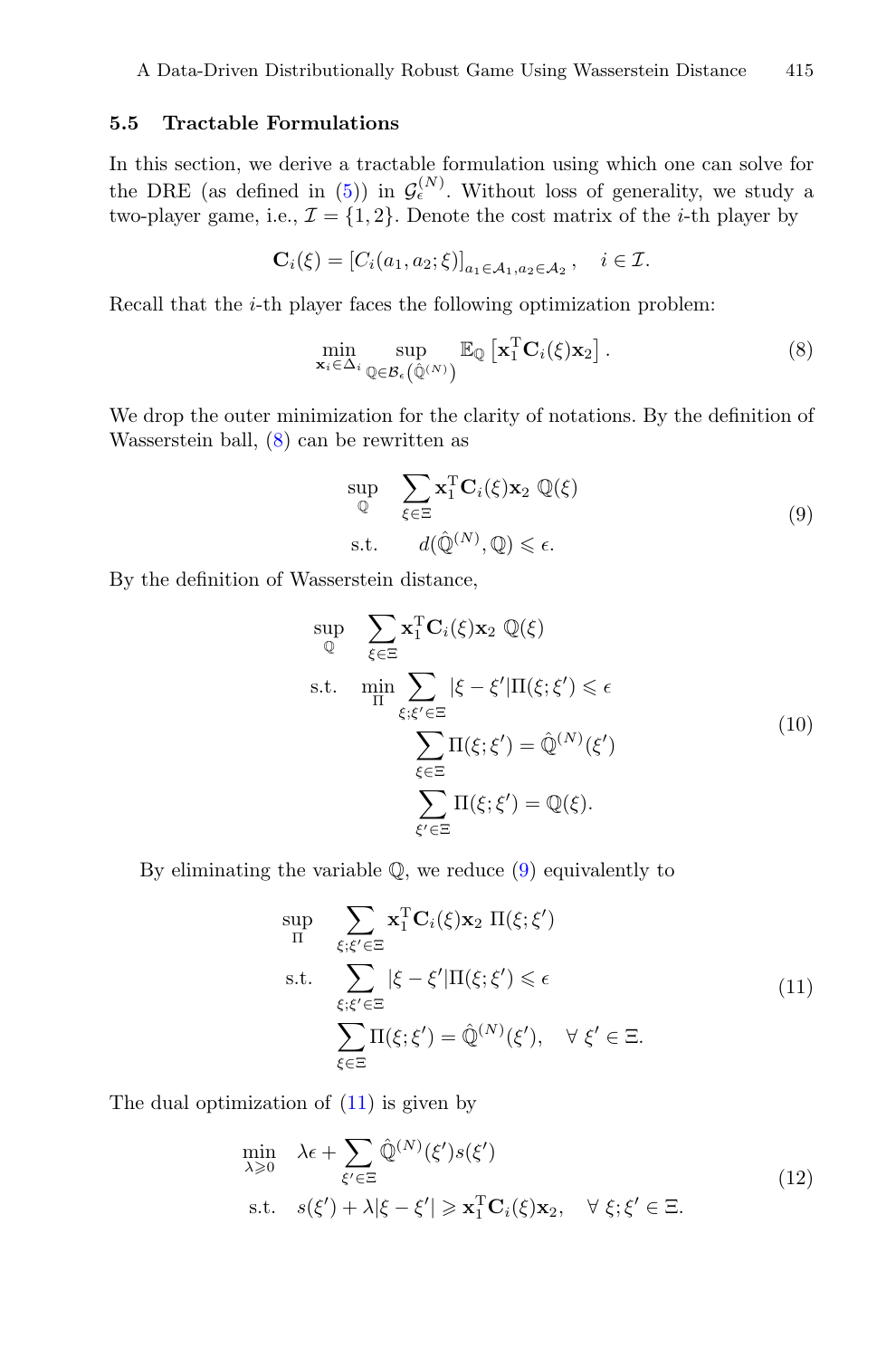It is worth noting that there is no duality gap between  $(11)$  and  $(12)$  as  $(11)$  is essentially a linear programming. We can also write [\(12\)](#page-10-3) as

$$
\min_{\lambda \geq 0} \quad \lambda \epsilon + \sum_{\xi' \in \Xi} \hat{\mathbb{Q}}^{(N)}(\xi') s(\xi')
$$
\n
$$
\text{s.t.} \quad s(\xi') \geq \max_{\xi \in \Xi} \left[ \mathbf{x}_1^{\mathrm{T}} \mathbf{C}_i(\xi) \mathbf{x}_2 - \lambda |\xi - \xi'| \right], \quad \forall \xi' \in \Xi
$$

So far, we have reduced the robust formulation using Wasserstein to a simpler form.

#### **5.6 Mathematical Programming for DRE**

By expanding the constraint that  $\mathbf{x}_i \in \Delta_i$  and writing down [\(12\)](#page-10-3) in the epigraph form, we have that for Player  $i$ ,

<span id="page-11-0"></span>
$$
\min_{\mathbf{x}_{i},\lambda_{i}\geqslant0,\eta_{i},\{s(\xi')\}_{\xi'\in\Xi}}\eta_{i}
$$
\n
$$
\text{s.t. }\lambda_{i}\epsilon+\sum_{\xi'\in\Xi}\hat{\mathbb{Q}}^{(N)}(\xi')s_{i}(\xi')\leqslant\eta_{i}
$$
\n
$$
s_{i}(\xi')+\lambda_{i}|\xi-\xi'|\geqslant\sum_{a_{1}\in\mathcal{A}_{1}}\sum_{a_{2}\in\mathcal{A}_{2}}C_{i}(a_{1},a_{2};\xi)x_{1}(a_{1})x_{2}(a_{2}),
$$
\n
$$
\forall \xi;\xi'\in\Xi
$$
\n
$$
x_{i}(a_{i})\geqslant0, \quad \forall a_{i}\in\mathcal{A}_{i}
$$
\n
$$
\sum_{a_{i}\in\mathcal{A}_{i}}x_{i}(a_{i})=1.
$$
\n
$$
(13)
$$

The Lagrange function of [\(13\)](#page-11-0) is given by

$$
\mathcal{L}_{i}(\mathbf{x}_{i}, \lambda_{i}, \eta_{i}, \{s(\xi')\}_{\xi' \in \Xi}, \{\omega_{i}(\xi, \xi')\}_{\xi, \xi' \in \Xi}, \theta_{i}, \sigma_{i})
$$
\n
$$
= \eta_{i} + \sum_{\xi; \xi' \in \Xi} \omega_{i}(\xi, \xi') \left(\mathbf{x}_{1}^{T} \mathbf{C}_{i}(\xi) \mathbf{x}_{2} - s_{i}(\xi') - \lambda_{i}|\xi - \xi'|\right)
$$
\n
$$
+ \theta_{i} \left(\lambda_{i}\epsilon + \sum_{\xi' \in \Xi} \hat{\mathbb{Q}}^{(N)}(\xi')s(\xi') - \eta_{i}\right) + \sigma_{i} \left(1 - \sum_{a_{i} \in \mathcal{A}_{i}} x_{i}(a_{i})\right)
$$
\n
$$
= (1 - \theta_{i})\eta_{i} + \lambda_{i} \left(\theta_{i}\epsilon - \sum_{\xi; \xi' \in \Xi} \omega_{i}(\xi, \xi')|\xi - \xi'|\right) + \sigma_{i}
$$
\n
$$
+ \sum_{a_{i} \in \mathcal{A}_{i}} \left(\sum_{a_{-i} \in \mathcal{A}_{-i}} \sum_{\xi; \xi' \in \Xi} \omega_{i}(\xi, \xi')C_{i}(a_{1}, a_{2}; \xi)x_{-i}(a_{-i}) - \sigma_{i}\right)x_{i}(a_{i})
$$
\n
$$
+ \sum_{\xi' \in \Xi} \left(\theta_{i}\hat{\mathbb{Q}}^{(N)}(\xi') - \sum_{\xi \in \Xi} \omega_{i}(\xi, \xi')\right)s_{i}(\xi').
$$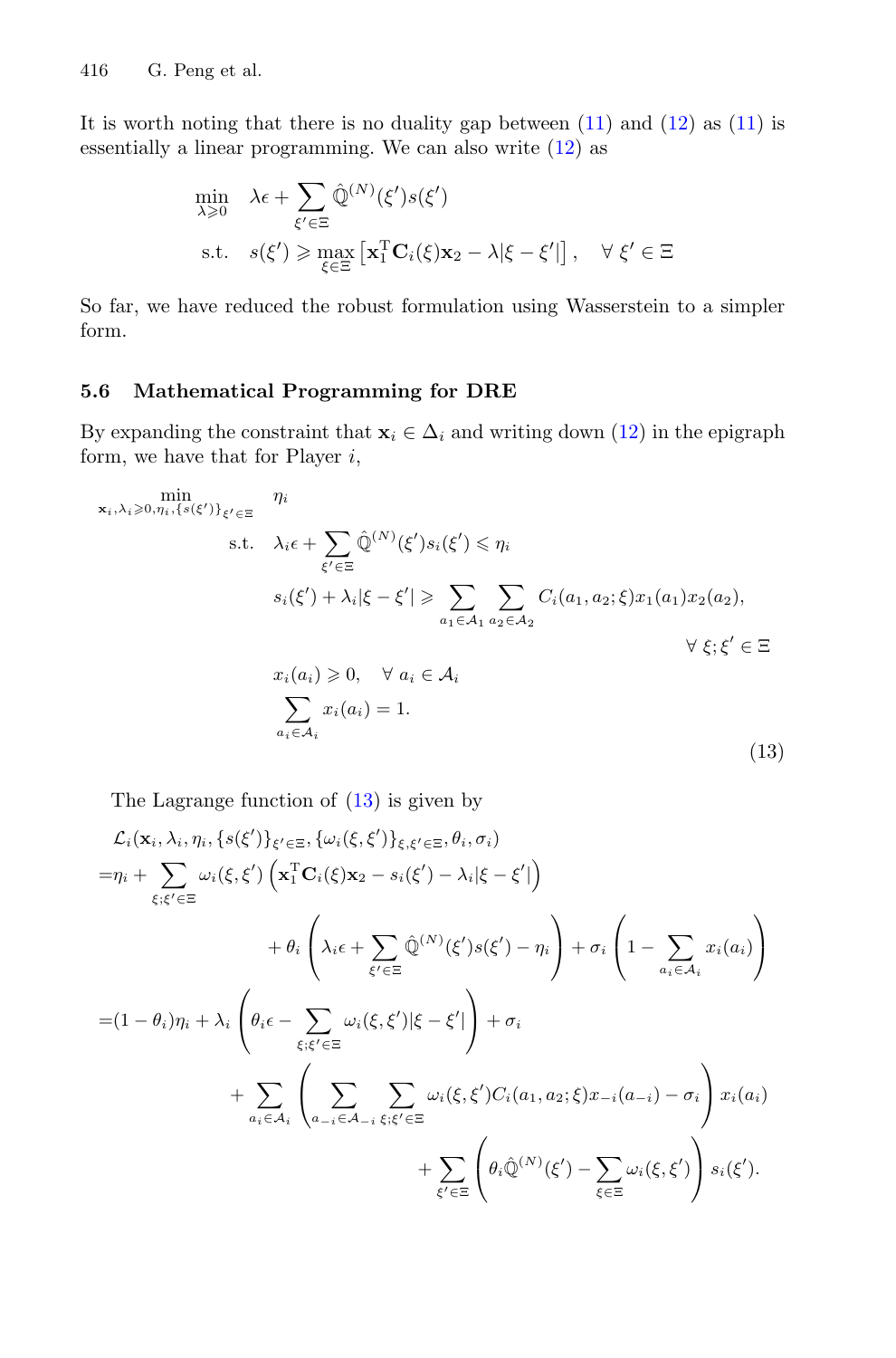Here,  $x_i(a_i) \geq 0, \lambda_i \geq 0$ , and  $\eta_i$  and  $\{s_i(\xi')\}_{\xi' \in \Xi}$  are free variables. Thus, we need

$$
1 - \theta_i = 0,
$$
  
\n
$$
\theta_i \epsilon - \sum_{\xi; \xi' \in \Xi} \omega_i(\xi, \xi') |\xi - \xi'| \ge 0,
$$
  
\n
$$
\theta_i \hat{\mathbb{Q}}^{(N)}(\xi') - \sum_{\xi \in \Xi} \omega_i(\xi, \xi') = 0,
$$
  
\n
$$
\sum_{a_{-i} \in \mathcal{A}_{-i}} \sum_{\xi; \xi' \in \Xi} \omega_i(\xi, \xi') C_i(a_1, a_2; \xi) x_{-i}(a_{-i}) \ge \sigma_i.
$$

After some algebraic operations, we can write the dual problem to [\(13\)](#page-11-0) as

$$
\max_{\{\omega_i(\xi,\xi')\geq 0\}_{\xi,\xi'\in\Xi},\sigma_i} \sigma_i
$$
\n
$$
\text{s.t.} \sum_{\xi,\xi'\in\Xi} \omega_i(\xi,\xi')|\xi-\xi'| \leq \epsilon,
$$
\n
$$
\hat{\mathbb{Q}}^{(N)}(\xi') = \sum_{\xi\in\Xi} \omega_i(\xi,\xi'), \quad \forall \xi\in\Xi,
$$
\n
$$
\sum_{a_{-i}\in\mathcal{A}_{-i}} \sum_{\xi,\xi'\in\Xi} \omega_i(\xi,\xi')C_i(a_1,a_2;\xi)x_{-i}(a_{-i}) \geq \sigma_i, \quad \forall \ a_i\in\mathcal{A}_i.
$$

The mathematical problem used to solve for DRE is given by the following,

<span id="page-12-0"></span>
$$
\max_{\kappa} \sum_{i \in \mathcal{I}} (\sigma_i - \eta_i)
$$
\n
$$
\text{s.t. } \lambda_i \epsilon + \sum_{\xi; \xi' \in \Xi} \omega_i(\xi, \xi') s_i(\xi') \leq \eta_i, \quad \forall \ i \in \mathcal{I},
$$
\n
$$
s_i(\xi') + \lambda_i |\xi - \xi'| \geqslant \sum_{a_1 \in \mathcal{A}_1} \sum_{a_2 \in \mathcal{A}_2} C_i(a_1, a_2; \xi) x_1(a_1) x_2(a_2),
$$
\n
$$
\forall \ \xi, \xi' \in \Xi
$$
\n
$$
\sum_{a_i \in \mathcal{A}_i} x_i(a_i) = 1, \quad \forall \ i \in \mathcal{I},
$$
\n
$$
\sum_{\xi; \xi' \in \Xi} \omega_i(\xi, \xi') |\xi - \xi'| \leqslant \epsilon, \quad \forall \ i \in \mathcal{I},
$$
\n
$$
\sum_{a_{-i} \in \mathcal{A}_{-i}} \sum_{\xi; \xi' \in \Xi} \omega_i(\xi, \xi') C_i(a_1, a_2; \xi) x_{-i}(a_{-i}) \geqslant \sigma_i, \quad \forall \ a_i \in \mathcal{A}_i, i \in \mathcal{I},
$$
\n
$$
\hat{\mathbb{Q}}^{(N)}(\xi') = \sum_{\xi \in \Xi} \omega_i(\xi, \xi'), \quad \forall \ \xi' \in \Xi, i \in \mathcal{I},
$$
\n
$$
(14)
$$

where

$$
\kappa = \{x_i(a_i) \geq 0, \lambda_i \geq 0, \eta_i, \{s_i(\xi')\}_{\xi' \in \Xi}, \{\omega_i(\xi, \xi') \geq 0\}_{\xi, \xi' \in \Xi}, \sigma_i\}_{i \in \mathcal{I}}
$$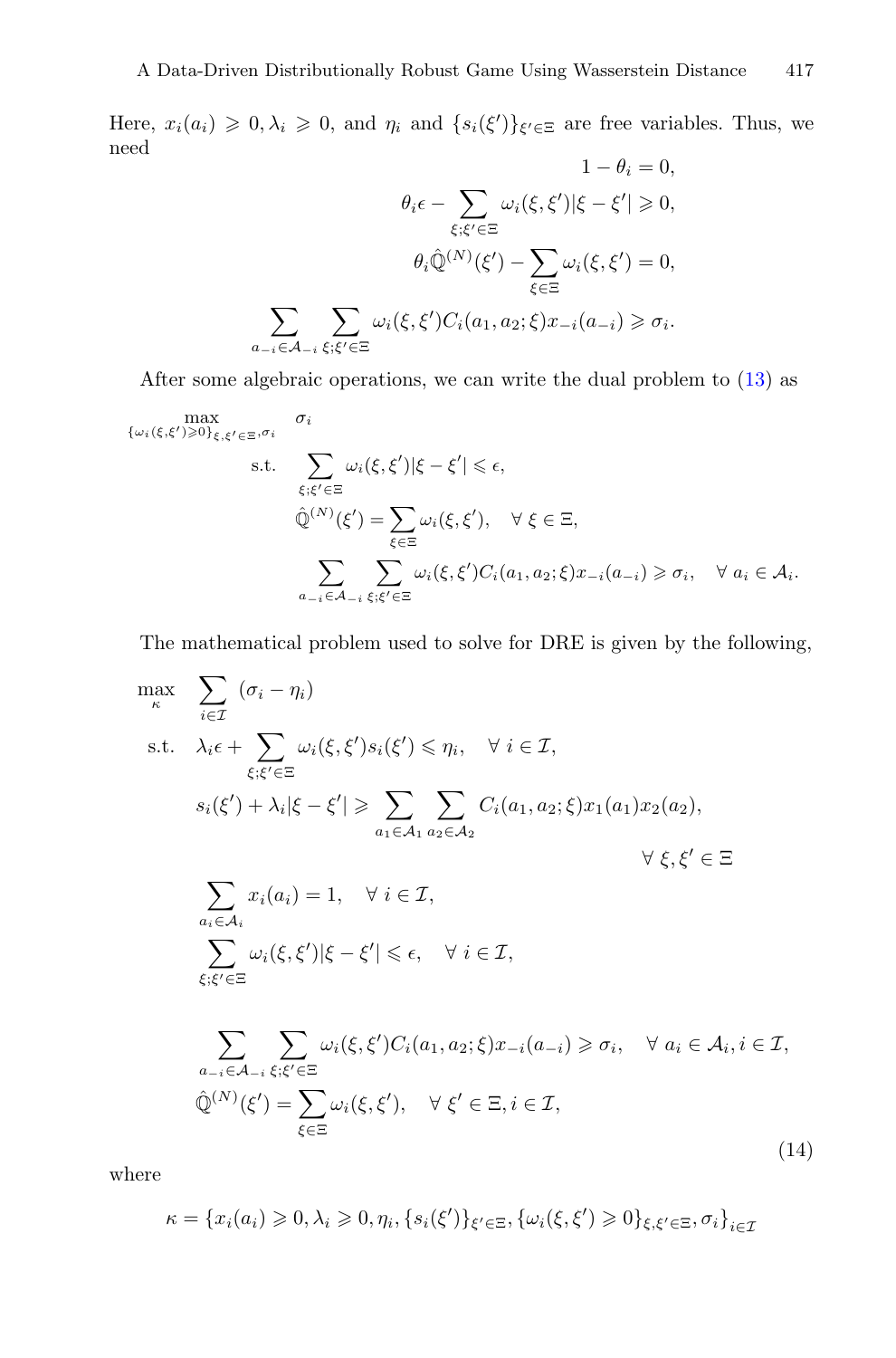is the collection of decision variables.

**Theorem 4.** *Solving the mathematical programming above is equivalent to finding the DRE (as defined in* [\(5\)](#page-7-0)) in  $\mathcal{G}_{\epsilon}^{(N)}$ .

*Proof.* " $\Leftarrow$ " Let  $(\mathbf{x}_1^*, \mathbf{x}_2^*)$  be an DRE. Then, for  $i \in \mathcal{I}, \mathbf{x}_i^*$  is the best response to  $\mathbf{x}_{-i}^*$ . As there is no duality gap between dual and primal,  $\sum_{i \in \mathcal{I}} (\sigma_i^* - \eta_i^*) =$ 0. Show  $\kappa^*$  is global maximum. We first notice that

$$
\sum_{a_1 \in \mathcal{A}_1, a_2 \in \mathcal{A}_2} \sum_{\xi; \xi' \in \Xi} \omega_i(\xi, \xi') C_i(a_1, a_2; \xi) x_2(a_2) x_1(a_1) \geq \sigma_i.
$$

By the second, the fourth and the fifth constraints in [\(14\)](#page-12-0),

$$
\eta_i = \sum_{\xi; \xi' \in \Xi} \omega_i(\xi, \xi') s_i(\xi') + \lambda_i \epsilon
$$
  
\n
$$
\geq \sum_{\xi; \xi' \in \Xi} \omega_i(\xi, \xi') s_i(\xi') + \sum_{\xi; \xi' \in \Xi} \omega_i(\xi, \xi') \lambda_i |\xi - \xi'|
$$
  
\n
$$
\geq \sum_{a_1 \in \mathcal{A}_1} \sum_{a_2 \in \mathcal{A}_2} \sum_{\xi; \xi' \in \Xi} \omega_i(\xi, \xi') C_i(a_1, a_2; \xi) x_1(a_1) x_2(a_2).
$$

Thus,

$$
\eta_i \geqslant \sigma_i.
$$

" $\Rightarrow$ " Let  $\kappa^*$  be the maximizer of [\(14\)](#page-12-0). Then, we show that

$$
\sigma_i^* = \eta_i^*, \quad i \in \mathcal{I}.\tag{15}
$$

From the first, the second and the fourth constraints, we have

$$
\sigma_i^* = \eta_i^*
$$
  
\n
$$
\geq \lambda_i^* \epsilon + \sum_{\xi; \xi' \in \Xi} \omega_i^*(\xi; \xi') \left[ \mathbf{x}_1^{*T} \mathbf{C}_i(\xi) \mathbf{x}_2^* - \lambda_i^* |\xi - \xi'| \right]
$$
  
\n
$$
\geq \lambda_i^* \sum_{\xi; \xi' \in \Xi} \omega_i(\xi, \xi') |\xi - \xi'| + \sum_{\xi; \xi' \in \Xi} \omega_i^*(\xi; \xi') \left[ \mathbf{x}_1^{*T} \mathbf{C}_i(\xi) \mathbf{x}_2^* - \lambda_i^* |\xi - \xi'| \right],
$$
  
\n
$$
s^*(\xi') \geq \max_{\xi} \sum_{a_1 \in \mathcal{A}_1} \sum_{a_2 \in \mathcal{A}_2} C_i(a_1, a_2; \xi) x_1^*(a_1) x_2^*(a_2) - \lambda_i^* |\xi - \xi'|,
$$

and

$$
\eta_i^* \geq \lambda_i^* \epsilon + \sum_{\xi; \xi' \in \Xi} \omega_i^*(\xi; \xi') s_i^*(\xi')
$$
  
 
$$
\geq \lambda_i^* \epsilon + \sum_{\xi; \xi' \in \Xi} \omega_i^*(\xi; \xi') \max_{\xi} \sum_{a_1 \in \mathcal{A}_1} \sum_{a_2 \in \mathcal{A}_2} C_i(a_1, a_2; \xi) x_1^*(a_1) x_2^*(a_2) - \lambda_i^* |\xi - \xi'|.
$$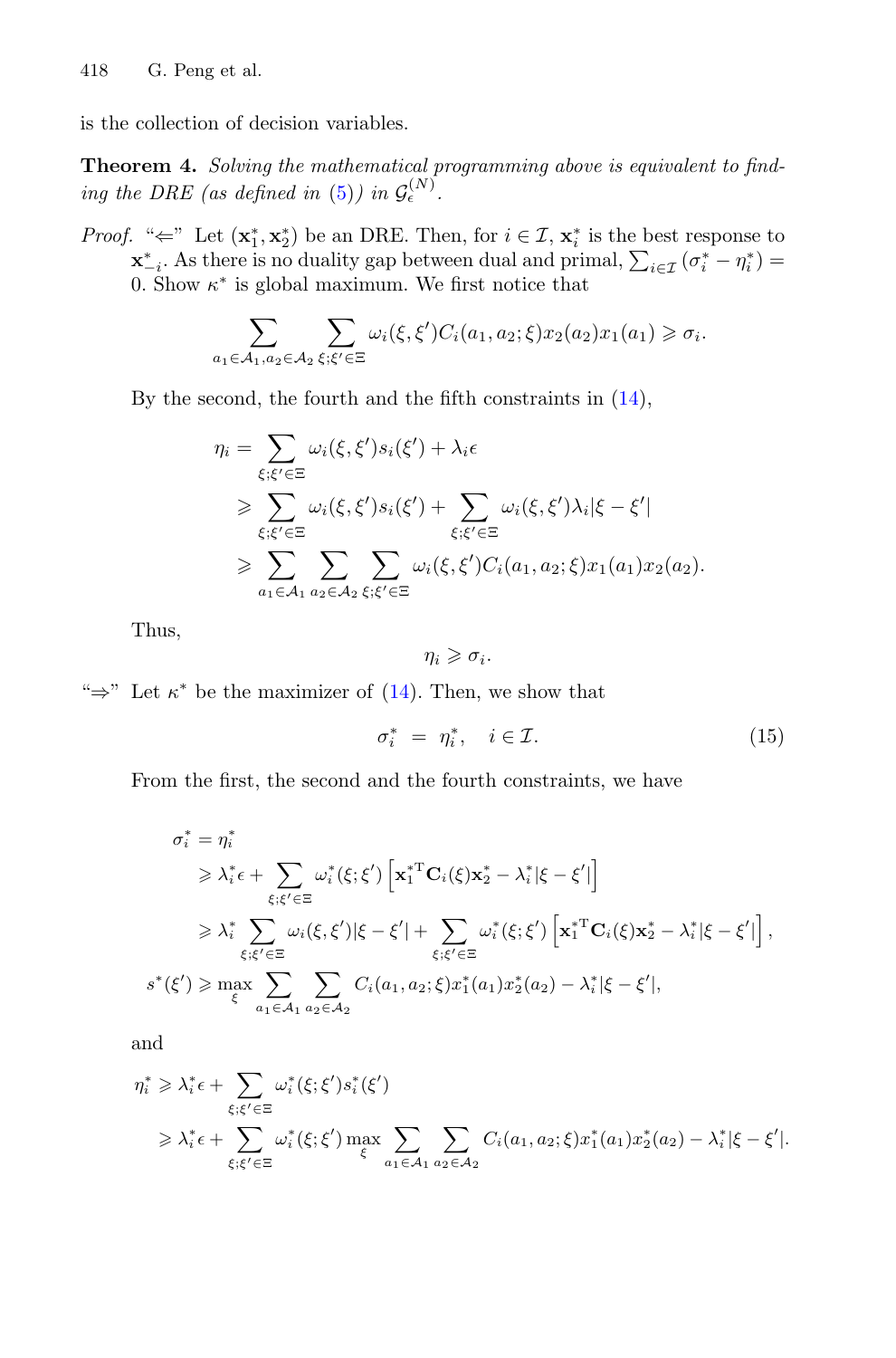

<span id="page-14-1"></span>**Fig. 2.** The comparison of data-driven EG, Nash Game, and data-driven DRG.

From the last constraint,

$$
\sigma_{i}^{*} \leqslant \sum_{a_{1} \in \mathcal{A}_{1}} \sum_{a_{2} \in \mathcal{A}_{2}} \sum_{\xi, \xi' \in \Xi} \omega_{i}^{*}(\xi; \xi') C_{i}(a_{1}, a_{2}; \xi) x_{1}(a_{1}) x_{2}^{*}(a_{2})
$$
\n
$$
= \sum_{a_{1} \in \mathcal{A}_{1}} \sum_{a_{2} \in \mathcal{A}_{2}} \sum_{\xi' \in \Xi} \mathbb{Q}^{*(N)}(\xi') C_{i}(a_{1}, a_{2}; \xi) x_{1}(a_{1}) x_{2}^{*}(a_{2})
$$
\n
$$
\leqslant \lambda_{i}^{*} \epsilon + \sum_{\xi, \xi' \in \Xi} \omega_{i}^{*}(\xi; \xi') \left( \sum_{a_{1} \in \mathcal{A}_{1}} \sum_{a_{2} \in \mathcal{A}_{2}} C_{i}(a_{1}, a_{2}; \xi) x_{1}(a_{1}) x_{2}^{*}(a_{2}) - \lambda_{i}^{*} |\xi - \xi'| \right)
$$
\n
$$
\leqslant \lambda_{i} \epsilon + \sum_{\xi, \xi' \in \Xi} \omega_{i}^{*}(\xi; \xi') \max_{\xi} \left( \sum_{a_{1} \in \mathcal{A}_{1}} \sum_{a_{2} \in \mathcal{A}_{2}} C_{i}(a_{1}, a_{2}; \xi) x_{1}(a_{1}) x_{2}^{*}(a_{2}) - \lambda_{i}^{*} |\xi - \xi'| \right)
$$

Thus, we have

$$
\sup_{\mathbb{Q}\in\mathcal{B}_{\epsilon}(\hat{\mathbb{Q}}^{(N)})}\mathbb{E}_{\mathbb{Q}}\left[c_{i}(\mathbf{x}_{i}^{*},\mathbf{x}_{-i}^{*};\xi)\right]\leqslant\sigma_{i}^{*}=\eta_{i}^{*}\leqslant\sup_{\mathbb{Q}\in\mathcal{B}_{\epsilon}(\hat{\mathbb{Q}}^{(N)})}\mathbb{E}_{\mathbb{Q}}\left[c_{i}(\mathbf{x}_{i},\mathbf{x}_{-i}^{*};\xi)\right].
$$

Therefore,  $(\mathbf{x}_1^*, \mathbf{x}_2^*)$  is a DRE.

 $\Box$ 

# <span id="page-14-0"></span>**6 Numerical Example**

Consider a security game which is captured by a nonzero-sum game. The uncertainty parameter  $\xi$  represents the security environment, which influences the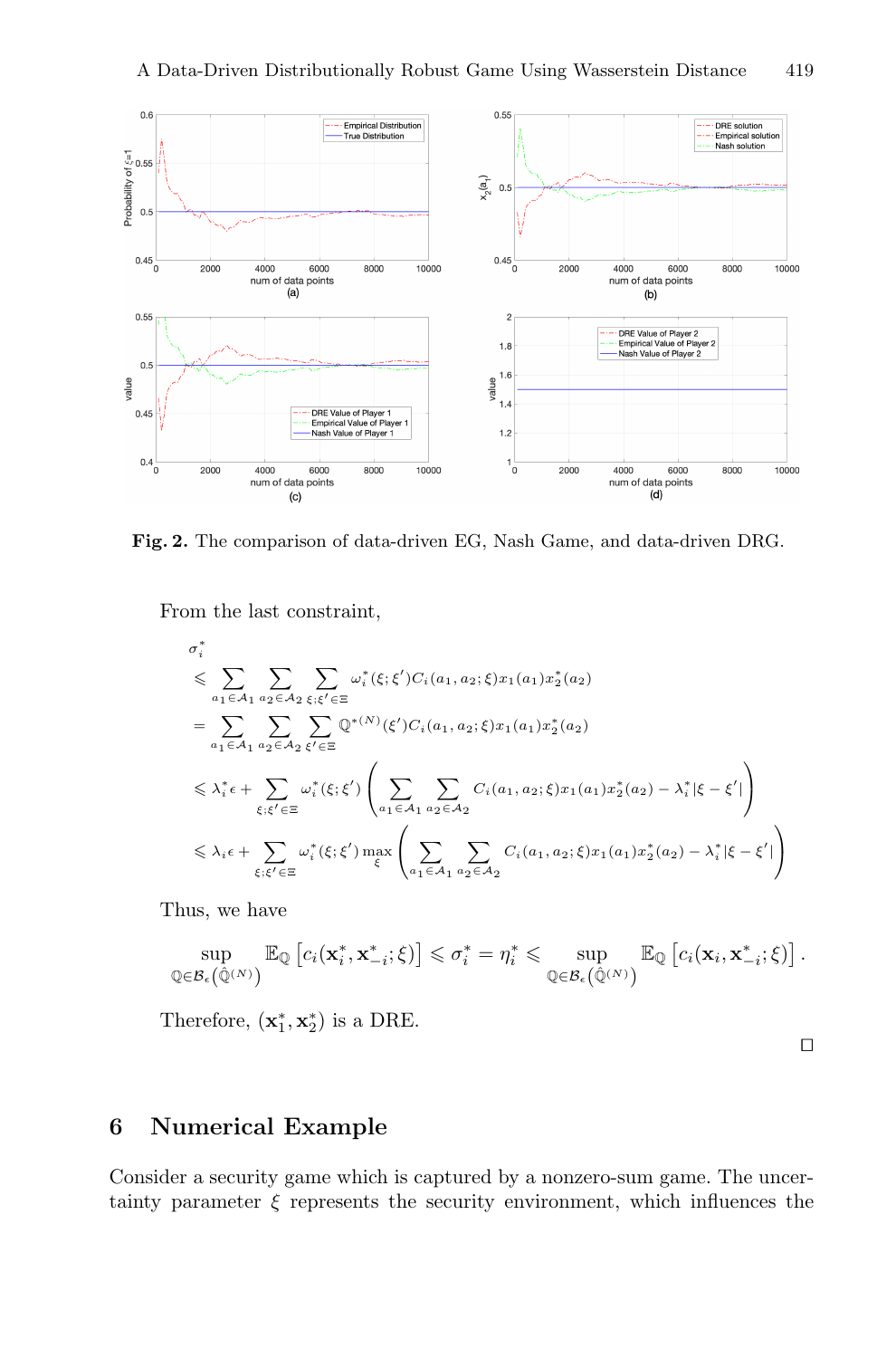payoff. Assume that the payoff matrices are given by the following:

$$
\begin{bmatrix}\n(1+\xi,3) & (0,2) \\
(2,0) & (-1,1)\n\end{bmatrix},
$$

where  $\xi \in \Xi = \{-1, 1\}$ . The true distribution of  $\xi$  is  $\mathbb{P}[\xi = 1] = 1/2$ , and  $\mathbb{P}[\xi = 1] = 1/2$ . When there is perfect distribution information (both players know the true distribution), the Nash equilibrium is  $(1/2, 1/2)$ , and the expected value of the game is  $(1/2, 3/2)$ . For the distributionally robust case, let the radius of Wasserstein ball be  $\epsilon_N = 1/N$ . As illustrated in Fig. [2,](#page-14-1) the value and equilibrium of both data-driven EG and data-driven DRG converge to the ones in Nash Game. We notice that the strategy of Player 1 and the value of Player 2 stay unaltered. By the indifferent principle [\[13](#page-16-18)], the bimatrix game considered here is fully mixed. In this case, the strategy of Player 1 only depends the payoff matrix of Player 2, and the value of Player 2 only depends on the strategy of Player 1.

# <span id="page-15-0"></span>**7 Conclusions and Future Work**

## **7.1 Conclusions**

In this paper, we have proposed a new type of data-driven game model in which the players are capable of exploiting the information in the dataset. We have adopted the distributionally robust formulation to address the issue arising from the curse of the optimizer. We have used Wasserstein ball as the ambiguity set with the empirical distribution centered. By tuning the radius of the Wasserstein ball, we have demonstrated the relations between the proposed game and the existing games. We have also given the mathematical programming whose solutions are a subset of data-driven DRE.

## **7.2 Future Work**

- 1. **Data-Driven Distributionally Robust Bayesian Game** In this work, we did not consider the case where there exists private information. As Harsanyi pointed out, the incomplete information is quite involving as there is *belief hierarchy*. We can use the information from the dataset to form the player's beliefs. As the belief are not generated from the common prior, the players are suspicious about the data-based belief. Therefore, it is reasonable to introduce robustness.
- 2. **Data-Driven Dynamic Game** It is also possible to extend the data-driven dynamic game. In a dynamic system, the agents do not have perfect nor complete knowledge of the system. While making decisions, they observe the outcomes of the system and update their knowledge. And with the updated knowledge, the agents are able to make *better* decisions.
- 3. **One-Sided Data-Driven Game** Consider a two-player game. One player has the access to the dataset  $\Xi$  and the other player has the access to the dataset  $\Xi$ . If  $\Xi \subseteq \Xi$ , this becomes a one-sided information game, in which one player has more information than the other [\[7\]](#page-16-19).